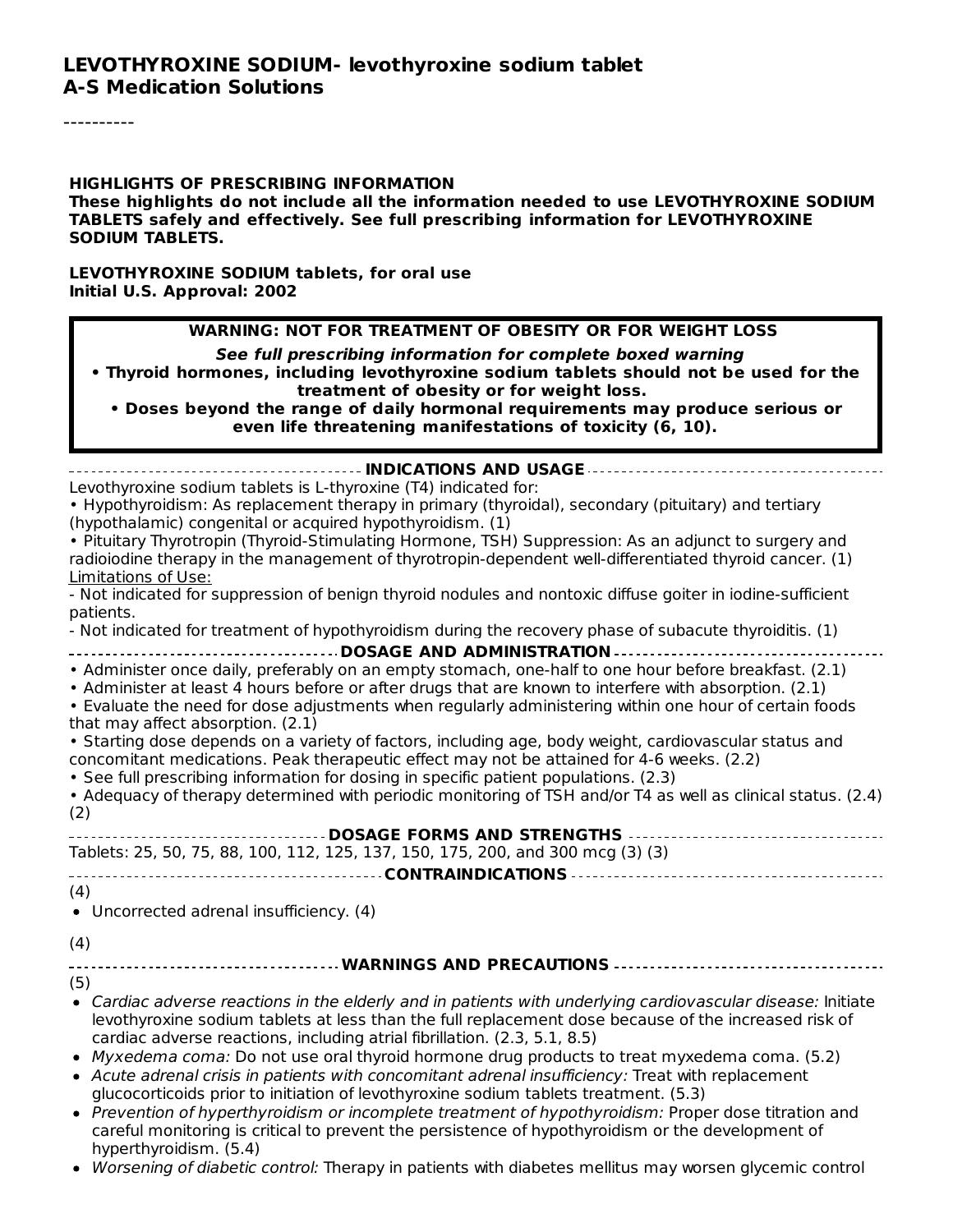Worsening of diabetic control: Therapy in patients with diabetes mellitus may worsen glycemic control and result in increased antidiabetic agent or insulin requirements. Carefully monitor glycemic control after starting, changing, or discontinuing thyroid hormone therapy. (5.5)

Decreased bone mineral density associated with thyroid hormone over-replacement: Overreplacement can increase bone resorption and decrease bone mineral density. Give the lowest effective dose. (5.6)

(5)

| <b>ADVERSE REACTIONS</b>                                                                                                                                                                                                                                                                       |
|------------------------------------------------------------------------------------------------------------------------------------------------------------------------------------------------------------------------------------------------------------------------------------------------|
| Adverse reactions associated with levothyroxine sodium tablets therapy are primarily those of                                                                                                                                                                                                  |
| hyperthyroidism due to therapeutic overdosage: arrhythmias, myocardial infarction, dyspnea, muscle                                                                                                                                                                                             |
| spasm, headache, nervousness, irritability, insomnia, tremors, muscle weakness, increased appetite,                                                                                                                                                                                            |
| weight loss, diarrhea, heat intolerance, menstrual irregularities, and skin rash. (6) (6)                                                                                                                                                                                                      |
| To report SUSPECTED ADVERSE REACTIONS, contact Lannett Company, Inc. at 1-844-834-                                                                                                                                                                                                             |
| 0530 or FDA at 1-800-FDA-1088 or www.fda.gov/medwatch. (6)                                                                                                                                                                                                                                     |
| <b>DRUG INTERACTIONS</b>                                                                                                                                                                                                                                                                       |
| See full prescribing information for drugs that affect thyroid hormone pharmacokinetics and metabolism<br>(e.g., absorption, synthesis, secretion, catabolism, protein binding, and target tissue response) and may<br>alter the therapeutic response to levothyroxine sodium tablets. (7) (7) |
| USE IN SPECIFIC POPULATIONS                                                                                                                                                                                                                                                                    |
| Pregnancy may require the use of higher doses of levothyroxine sodium tablets. (2.3, 8.1) (8)                                                                                                                                                                                                  |
| See 17 for PATIENT COUNSELING INFORMATION.                                                                                                                                                                                                                                                     |

**Revised: 9/2021**

### **FULL PRESCRIBING INFORMATION: CONTENTS\***

#### **WARNING: NOT FOR TREATMENT OF OBESITY OR FOR WEIGHT LOSS 1 INDICATIONS AND USAGE**

- **2 DOSAGE AND ADMINISTRATION**
	- **2.1 General Administration Information**
	- **2.2 General Principles of Dosing**
	- **2.3 Dosing in Specific Patient Populations**
	- **2.4 Monitoring TSH and/or Thyroxine (T4) Levels**
- **3 DOSAGE FORMS AND STRENGTHS**
- **4 CONTRAINDICATIONS**
- **5 WARNINGS AND PRECAUTIONS**
	- **5.1 Cardiac Adverse Reactions in the Elderly and in Patients with Underlying Cardiovascular Disease**
	- **5.2 Myxedema Coma**

**5.3 Acute Adrenal Crisis in Patients with Concomitant Adrenal Insufficiency**

**5.4 Prevention of Hyperthyroidism or Incomplete Treatment of Hypothyroidism**

**5.5 Worsening of Diabetic Control**

**5.6 Decreased Bone Mineral Density Associated with Thyroid Hormone Over-Replacement**

- **6 ADVERSE REACTIONS Adverse Reactions in Children Hypersensitivity Reactions**
- **7 DRUG INTERACTIONS**
	- **7.1 Drugs Known to Affect Thyroid Hormone Pharmacokinetics**
	- **7.2 Antidiabetic Therapy**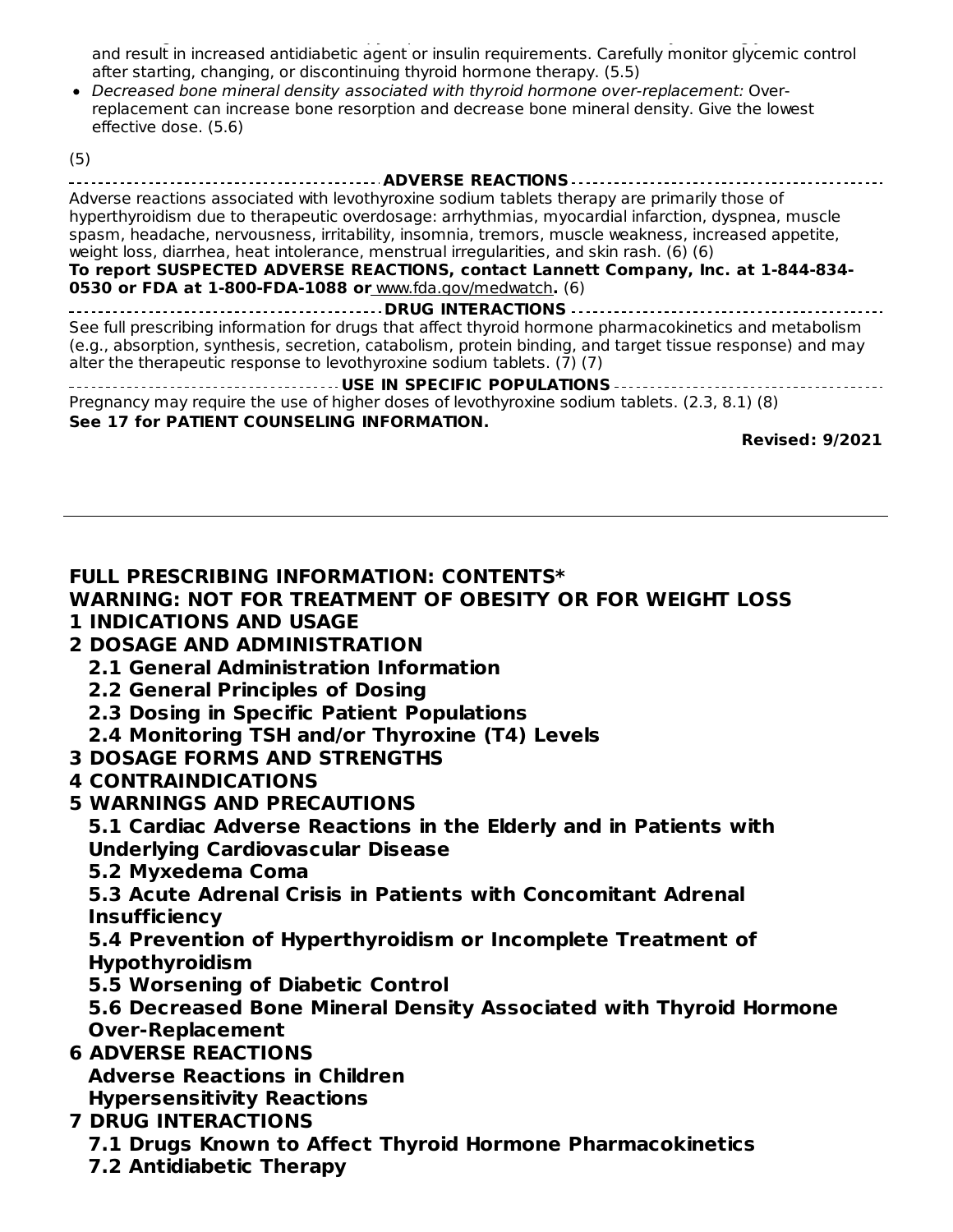- **7.3 Oral Anticoagulants**
- **7.4 Digitalis Glycosides**
- **7.5 Antidepressant Therapy**
- **7.6 Ketamine**
- **7.7 Sympathomimetics**
- **7.8 Tyrosine-Kinase Inhibitors**
- **7.9 Drug-Food Interactions**
- **7.10 Drug-Laboratory Test Interactions**

# **8 USE IN SPECIFIC POPULATIONS**

- **8.1 Pregnancy**
- **8.2 Lactation**
- **8.4 Pediatric Use**
- **8.5 Geriatric Use**
- **10 OVERDOSAGE**
- **11 DESCRIPTION**
- **12 CLINICAL PHARMACOLOGY**
	- **12.1 Mechanism of Action**
	- **12.2 Pharmacodynamics**
	- **12.3 Pharmacokinetics**

## **13 NONCLINICAL TOXICOLOGY**

- **13.1 Carcinogenesis, Mutagenesis, Impairment of Fertility**
- **16 HOW SUPPLIED/STORAGE AND HANDLING**

## **17 PATIENT COUNSELING INFORMATION**

Dosing and Administration Important Information Adverse Reactions

 $\ast$  Sections or subsections omitted from the full prescribing information are not listed.

## **FULL PRESCRIBING INFORMATION**

# **WARNING: NOT FOR TREATMENT OF OBESITY OR FOR WEIGHT LOSS**

**Thyroid hormones, including levothyroxine sodium tablets, either alone or with other therapeutic agents, should not be used for the treatment of obesity or for weight loss.**

**In euthyroid patients, doses within the range of daily hormonal requirements are ineffective for weight reduction.**

**Larger doses may produce serious or even life threatening manifestations of toxicity, particularly when given in association with sympathomimetic amines such as those used for their anorectic effects [see Adverse Reactions (6), Drug Interactions (7.7) and Overdosage (10)].**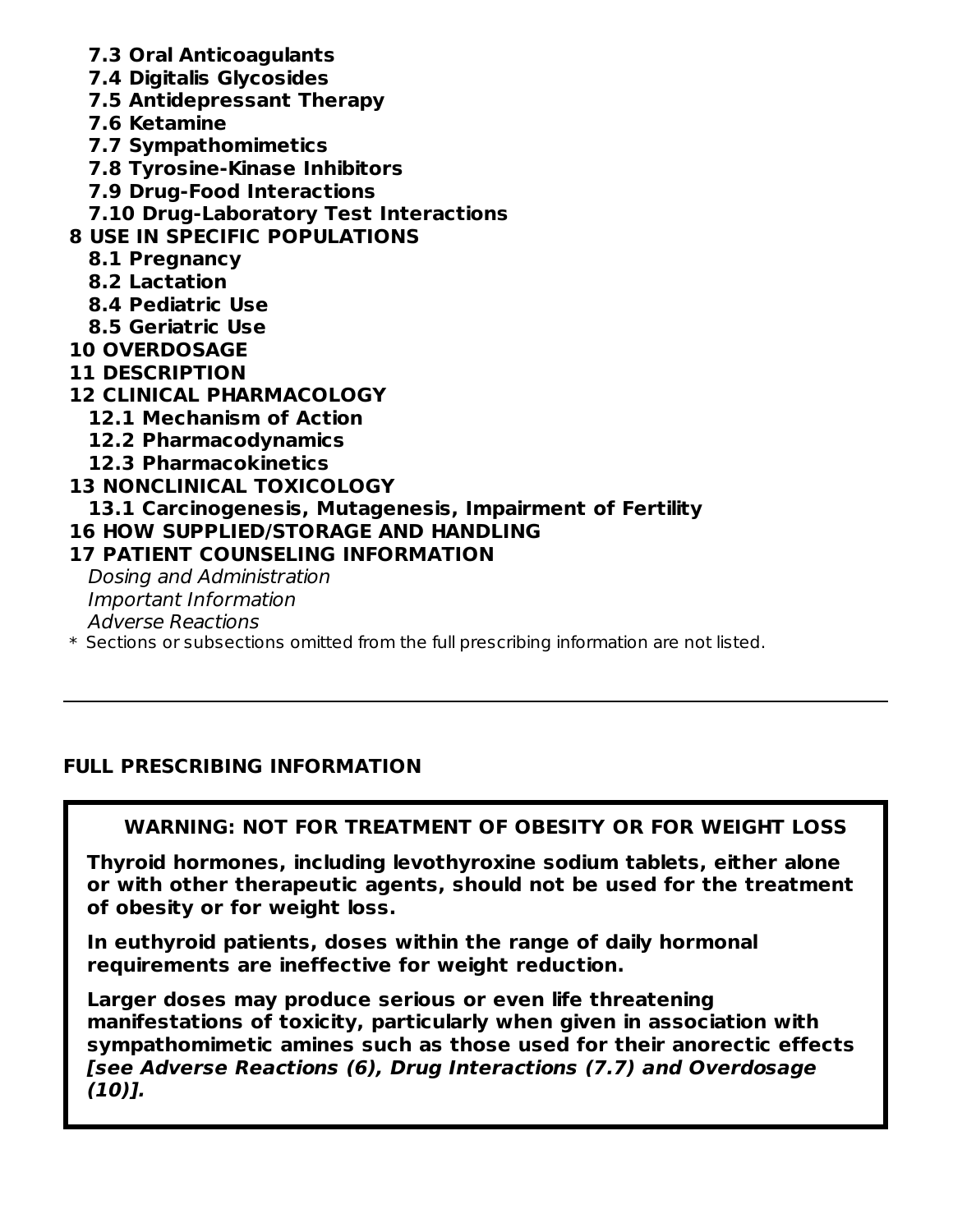## **1 INDICATIONS AND USAGE**

## **Hypothyroidism**

Levothyroxine sodium tablets are indicated as a replacement therapy in primary (thyroidal), secondary (pituitary) and tertiary (hypothalamic) congenital or acquired hypothyroidism.

# **Pituitary Thyrotropin (Thyroid-Stimulating Hormone, TSH) Suppression**

Levothyroxine sodium tablets are indicated as an adjunct to surgery and radioiodine therapy in the management of thyrotropin-dependent well-differentiated thyroid cancer.

## Limitations of Use:

• Levothyroxine sodium tablets are not indicated for suppression of benign thyroid nodules and nontoxic diffuse goiter in iodine-sufficient patients as there are no clinical benefits and overtreatment with levothyroxine sodium tablets may induce hyperthyroidism [see Warnings and Precautions (5.4)].

• Levothyroxine sodium tablets are not indicated for treatment of hypothyroidism during the recovery phase of subacute thyroiditis.

# **2 DOSAGE AND ADMINISTRATION**

# **2.1 General Administration Information**

Take levothyroxine sodium tablets with a full glass of water as the tablet may rapidly disintegrate.

Administer levothyroxine sodium tablets as a single daily dose, on an empty stomach, one-half to one hour before breakfast.

Administer levothyroxine sodium tablets at least 4 hours before or after drugs known to interfere with levothyroxine sodium tablets absorption [see Drug Interactions (7.1)].

Evaluate the need for dose adjustments when regularly administering within one hour of certain foods that may affect levothyroxine sodium tablets absorption [see Drug Interactions (7.9) and Clinical Pharmacology (12.3)].

Administer levothyroxine sodium tablets to infants and children who cannot swallow intact tablets by crushing the tablet, suspending the freshly crushed tablet in a small amount (5 to 10 mL or 1 to 2 teaspoons) of water and immediately administering the suspension by spoon or dropper. Do not store the suspension. Do not administer in foods that decrease absorption of levothyroxine sodium tablets, such as soybean-based infant formula [see Drug Interactions (7.9)].

# **2.2 General Principles of Dosing**

The dose of levothyroxine sodium tablets for hypothyroidism or pituitary TSH suppression depends on a variety of factors including: the patient's age, body weight, cardiovascular status, concomitant medical conditions (including pregnancy), concomitant medications, co-administered food and the specific nature of the condition being treated [see Dosage and Administration (2.3), Warnings and Precautions (5), and Drug Interactions (7)]. Dosing must be individualized to account for these factors and dose adjustments made based on periodic assessment of the patient's clinical response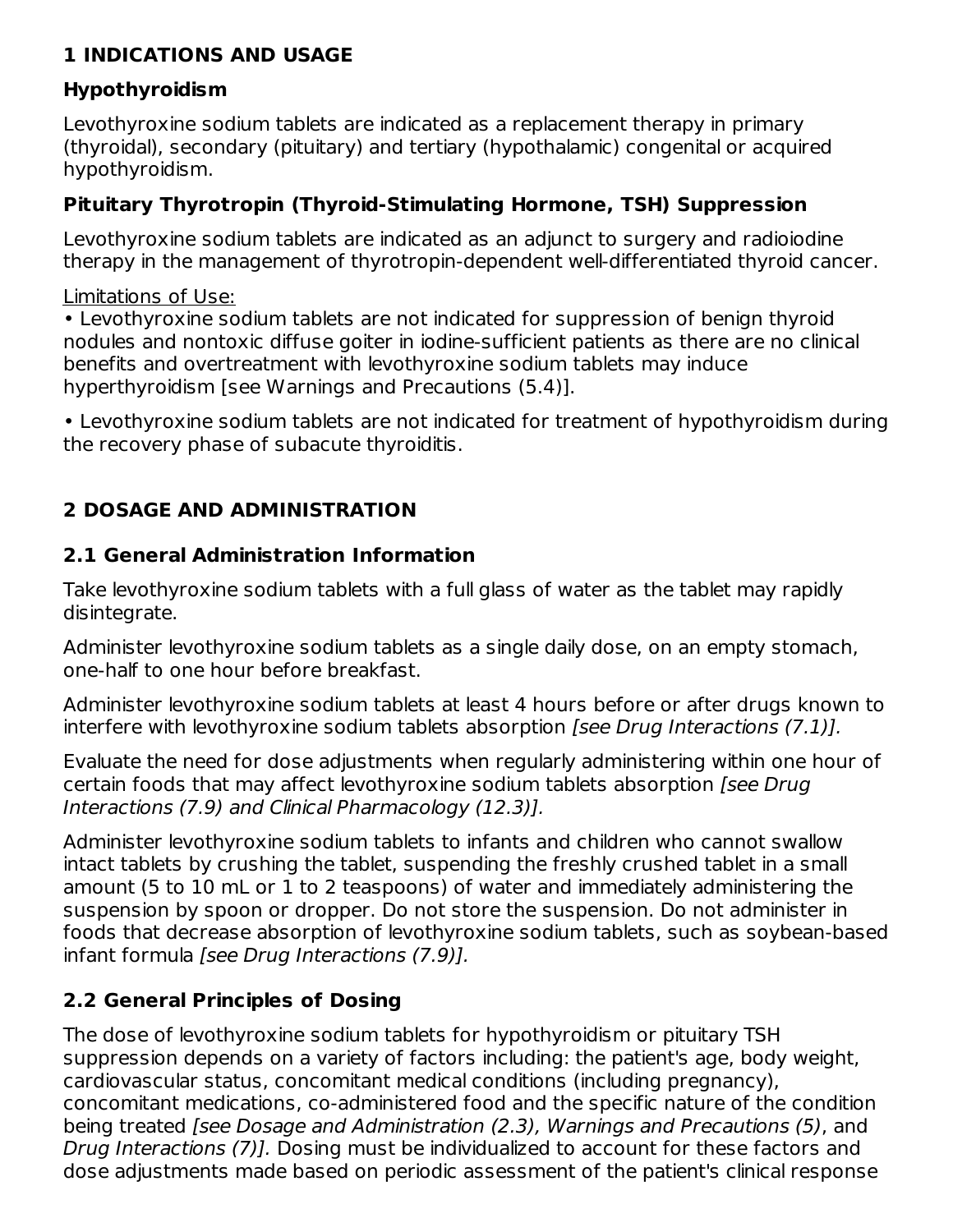and laboratory parameters [see Dosage and Administration (2.4)].

The peak therapeutic effect of a given dose of levothyroxine sodium tablets may not be attained for 4 to 6 weeks.

# **2.3 Dosing in Specific Patient Populations**

### Primary Hypothyroidism in Adults and in Adolescents in Whom Growth and Puberty are **Complete**

Start levothyroxine sodium tablets at the full replacement dose in otherwise healthy, non-elderly individuals who have been hypothyroid for only a short time (such as a few months). The average full replacement dose of levothyroxine sodium tablets is approximately 1.6 mcg per kg per day (for example: 100 to 125 mcg per day for a 70 kg adult).

Adjust the dose by 12.5 to 25 mcg increments every 4 to 6 weeks until the patient is clinically euthyroid and the serum TSH returns to normal. Doses greater than 200 mcg per day are seldom required. An inadequate response to daily doses of greater than 300 mcg per day is rare and may indicate poor compliance, malabsorption, drug interactions, or a combination of these factors.

For elderly patients or patients with underlying cardiac disease, start with a dose of 12.5 to 25 mcg per day. Increase the dose every 6 to 8 weeks, as needed until the patient is clinically euthyroid and the serum TSH returns to normal. The full replacement dose of levothyroxine sodium tablets may be less than 1 mcg per kg per day in elderly patients.

In patients with severe longstanding hypothyroidism, start with a dose of 12.5 to 25 mcg per day. Adjust the dose in 12.5 to 25 mcg increments every 2 to 4 weeks until the patient is clinically euthyroid and the serum TSH level is normalized.

## Secondary or Tertiary Hypothyroidism

Start levothyroxine sodium tablets at the full replacement dose in otherwise healthy, non-elderly individuals. Start with a lower dose in elderly patients, patients with underlying cardiovascular disease or patients with severe longstanding hypothyroidism as described above. Serum TSH is not a reliable measure of levothyroxine sodium tablets dose adequacy in patients with secondary or tertiary hypothyroidism and should not be used to monitor therapy. Use the serum free-T4 level to monitor adequacy of therapy in this patient population. Titrate levothyroxine sodium tablets dosing per above instructions until the patient is clinically euthyroid and the serum free-T4 level is restored to the upper half of the normal range.

## Pediatric Dosage - Congenital or Acquired Hypothyroidism

The recommended daily dose of levothyroxine sodium tablets in pediatric patients with hypothyroidism is based on body weight and changes with age as described in Table 1. Start levothyroxine sodium tablets at the full daily dose in most pediatric patients. Start at a lower starting dose in newborns (0-3 months) at risk for cardiac failure and in children at risk for hyperactivity (see below). Monitor for clinical and laboratory response [see Dosage and Administration (2.4)].

## **Table 1. Levothyroxine Sodium Tablets Dosing Guidelines**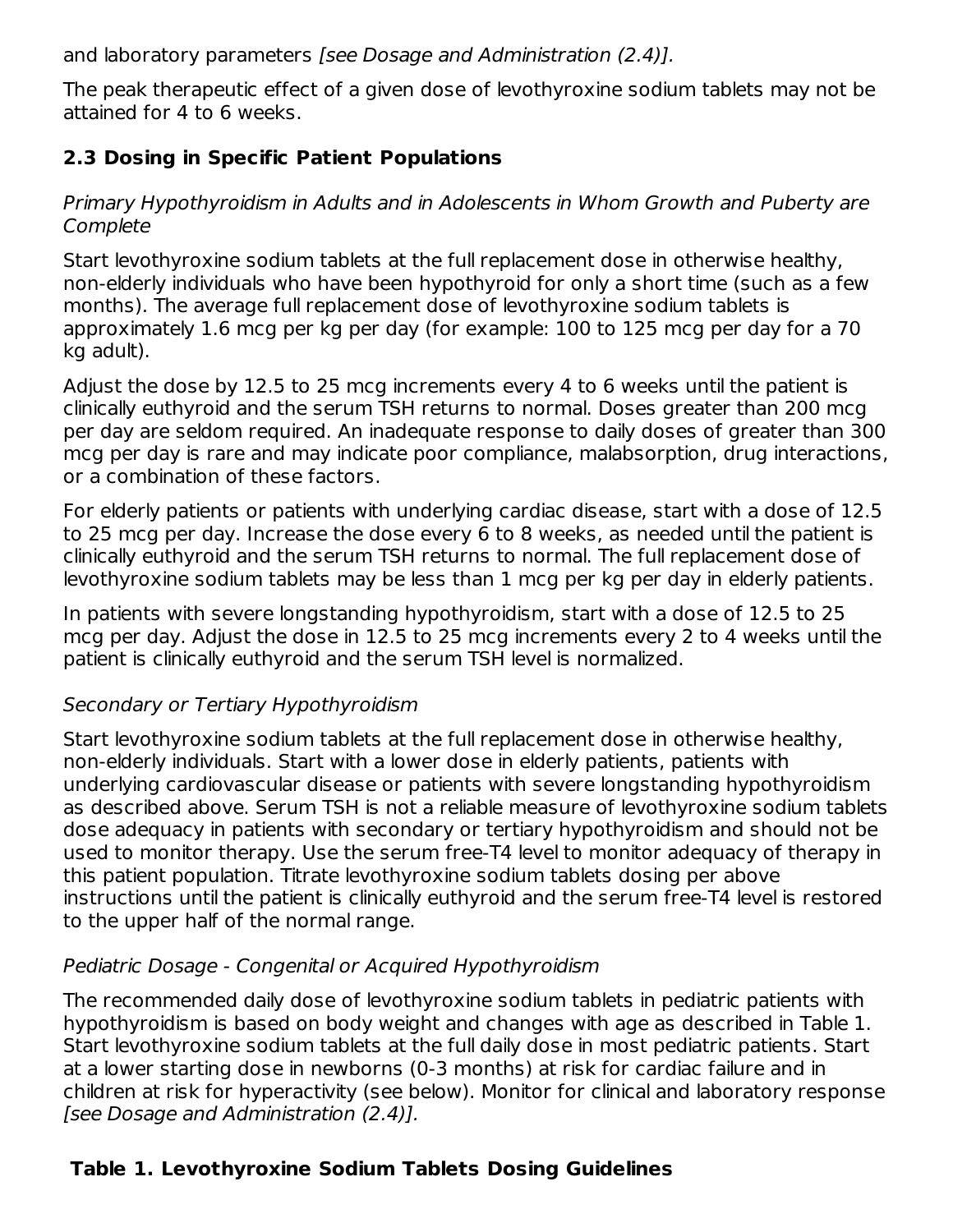| <b>AGE</b>                                                                                                                                                             | <b>Daily Dose Per Kg</b><br><b>Body Weight</b> |
|------------------------------------------------------------------------------------------------------------------------------------------------------------------------|------------------------------------------------|
| $ 0-3$ months                                                                                                                                                          | $10-15$ mcg/kg/day                             |
| $3-6$ months                                                                                                                                                           | $8-10$ mcg/kg/day                              |
| $6-12$ months                                                                                                                                                          | $6-8 \text{ mcg/kg/day}$                       |
| $ 1-5$ years                                                                                                                                                           | 5-6 mcg/kg/day                                 |
| $6-12$ years                                                                                                                                                           | $4-5$ mcg/kg/day                               |
| Greater than 12 years but growth and<br>puberty incomplete                                                                                                             | $ 2-3 \text{ mcg/kg/day}$                      |
| Growth and puberty complete                                                                                                                                            | $ 1.6 \text{ mcg/kg}/\text{day} $              |
| a. The dose should be adjusted based on clinical response and<br>laboratory parameters [see Dosage and Administration (2.4) and<br>Use in Specific Populations (8.4)]. |                                                |
| $\ast$                                                                                                                                                                 |                                                |

### **for Pediatric Hypothyroidism**

Newborns (0-3 months) at risk for cardiac failure: Consider a lower starting dose in newborns at risk for cardiac failure. Increase the dose every 4 to 6 weeks as needed based on clinical and laboratory response.

Children at risk for hyperactivity: To minimize the risk of hyperactivity in children, start at one- fourth the recommended full replacement dose, and increase on a weekly basis by one-fourth the full recommended replacement dose until the full recommended replacement dose is reached.

## **Pregnancy**

Pre-existing Hypothyroidism: Levothyroxine sodium tablets dose requirements may increase during pregnancy. Measure serum TSH and free-T4 as soon as pregnancy is confirmed and, at minimum, during each trimester of pregnancy. In patients with primary hypothyroidism, maintain serum TSH in the trimester-specific reference range. For patients with serum TSH above the normal trimester-specific range, increase the dose of levothyroxine sodium tablets by 12.5 to 25 mcg/day and measure TSH every 4 weeks until a stable levothyroxine sodium tablets dose is reached and serum TSH is within the normal trimester-specific range. Reduce levothyroxine sodium tablets dosage to pre-pregnancy levels immediately after delivery and measure serum TSH levels 4 to 8 weeks postpartum to ensure levothyroxine sodium tablets dose is appropriate.

New Onset Hypothyroidism: Normalize thyroid function as rapidly as possible. In patients with moderate to severe signs and symptoms of hypothyroidism, start levothyroxine sodium tablets at the full replacement dose (1.6 mcg per kg body weight per day). In patients with mild hypothyroidism (TSH < 10 IU per liter) start levothyroxine sodium tablets at 1.0 mcg per kg body weight per day. Evaluate serum TSH every 4 weeks and adjust levothyroxine sodium tablets dosage until a serum TSH is within the normal trimester specific range [see Use in Specific Populations (8.1)].

## TSH Suppression in Well-differentiated Thyroid Cancer

Generally, TSH is suppressed to below 0.1 IU per liter, and this usually requires a levothyroxine sodium tablets dose of greater than 2 mcg per kg per day. However, in patients with high-risk tumors, the target level for TSH suppression may be lower.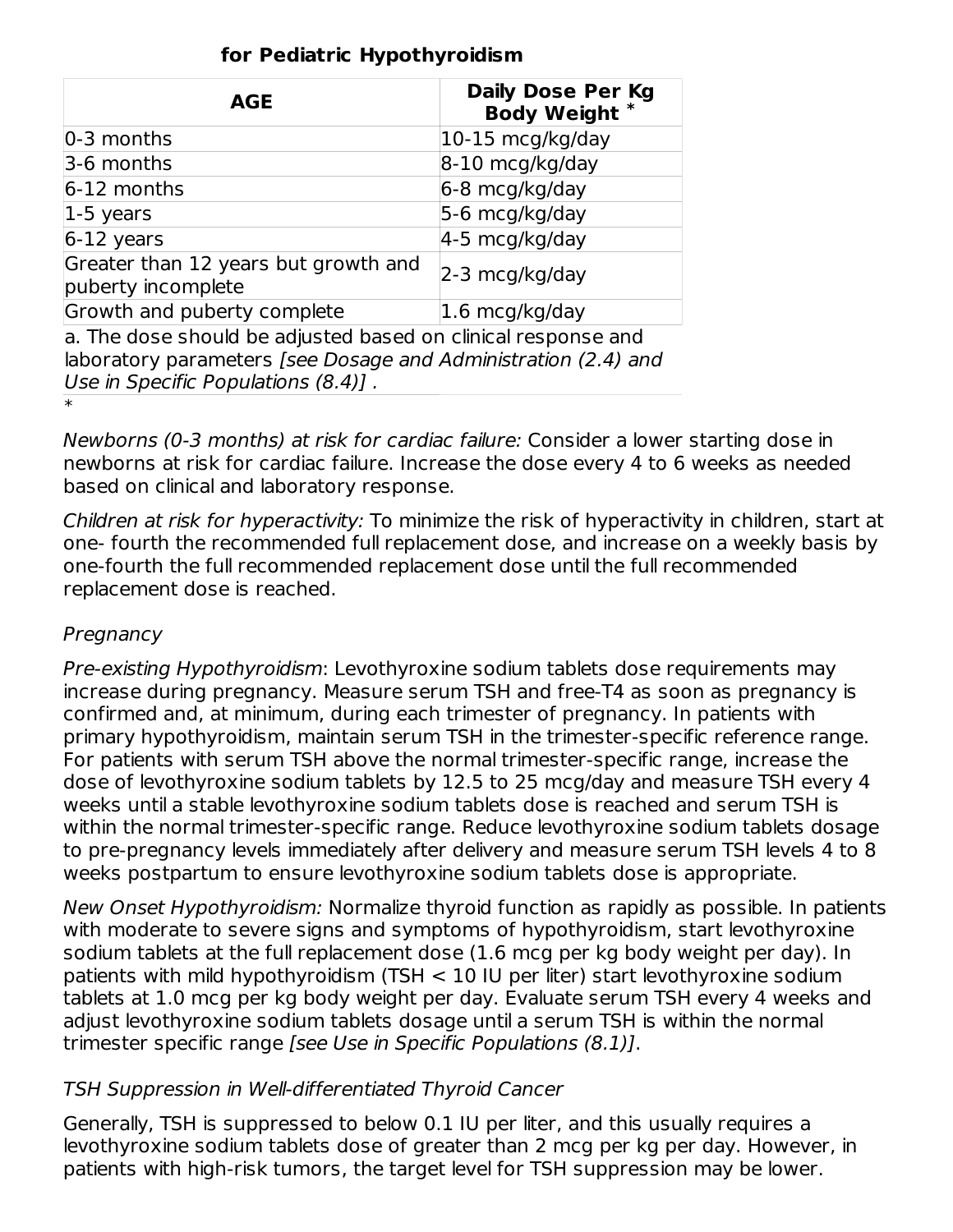# **2.4 Monitoring TSH and/or Thyroxine (T4) Levels**

Assess the adequacy of therapy by periodic assessment of laboratory tests and clinical evaluation. Persistent clinical and laboratory evidence of hypothyroidism despite an apparent adequate replacement dose of levothyroxine sodium tablets may be evidence of inadequate absorption, poor compliance, drug interactions, or a combination of these factors.

### **Adults**

In adult patients with primary hypothyroidism, monitor serum TSH levels after an interval of 6 to 8 weeks after any change in dose. In patients on a stable and appropriate replacement dose, evaluate clinical and biochemical response every 6 to 12 months and whenever there is a change in the patient's clinical status.

### Pediatrics

In patients with congenital hypothyroidism, assess the adequacy of replacement therapy by measuring both serum TSH and total or free-T4. Monitor TSH and total or free-T4 in children as follows: 2 and 4 weeks after the initiation of treatment, 2 weeks after any change in dosage, and then every 3 to 12 months thereafter following dose stabilization until growth is completed. Poor compliance or abnormal values may necessitate more frequent monitoring. Perform routine clinical examination, including assessment of development, mental and physical growth, and bone maturation, at regular intervals.

While the general aim of therapy is to normalize the serum TSH level, TSH may not normalize in some patients due to in utero hypothyroidism causing a resetting of pituitary-thyroid feedback. Failure of the serum T4 to increase into the upper half of the normal range within 2 weeks of initiation of levothyroxine sodium tablets therapy and/or of the serum TSH to decrease below 20 IU per liter within 4 weeks may indicate the child is not receiving adequate therapy. Assess compliance, dose of medication administered, and method of administration prior to increasing the dose of levothyroxine sodium tablets [see Warnings and Precautions (5.1) and Use in Specific Populations (8.4).

### Secondary and Tertiary Hypothyroidism

Monitor serum free-T4 levels and maintain in the upper half of the normal range in these patients.

# **3 DOSAGE FORMS AND STRENGTHS**

Levothyroxine Sodium Tablets, USP are available as follows:

| <b>Tablet Strength</b> | <b>Tablet Color/Shape</b> | <b>Tablet Markings</b> |
|------------------------|---------------------------|------------------------|
| $25 \text{ mcg}$       | Orange/Caplet             | "25" and "GG/331"      |
| $50 \text{ mcg}$       | <b>White/ Caplet</b>      | "50" and "GG/332"      |
| $75 \text{ mcg}$       | Violet/ Caplet            | "75" and "GG/333"      |
| 88 mcg                 | Olive Green/ Caplet       | "88" and "GG/334"      |
| $100 \text{ mcq}$      | Yellow/ Caplet            | "100" and "GG/335"     |
| $112 \text{ mcq}$      | Rose/ Caplet              | "112" and "GG/336"     |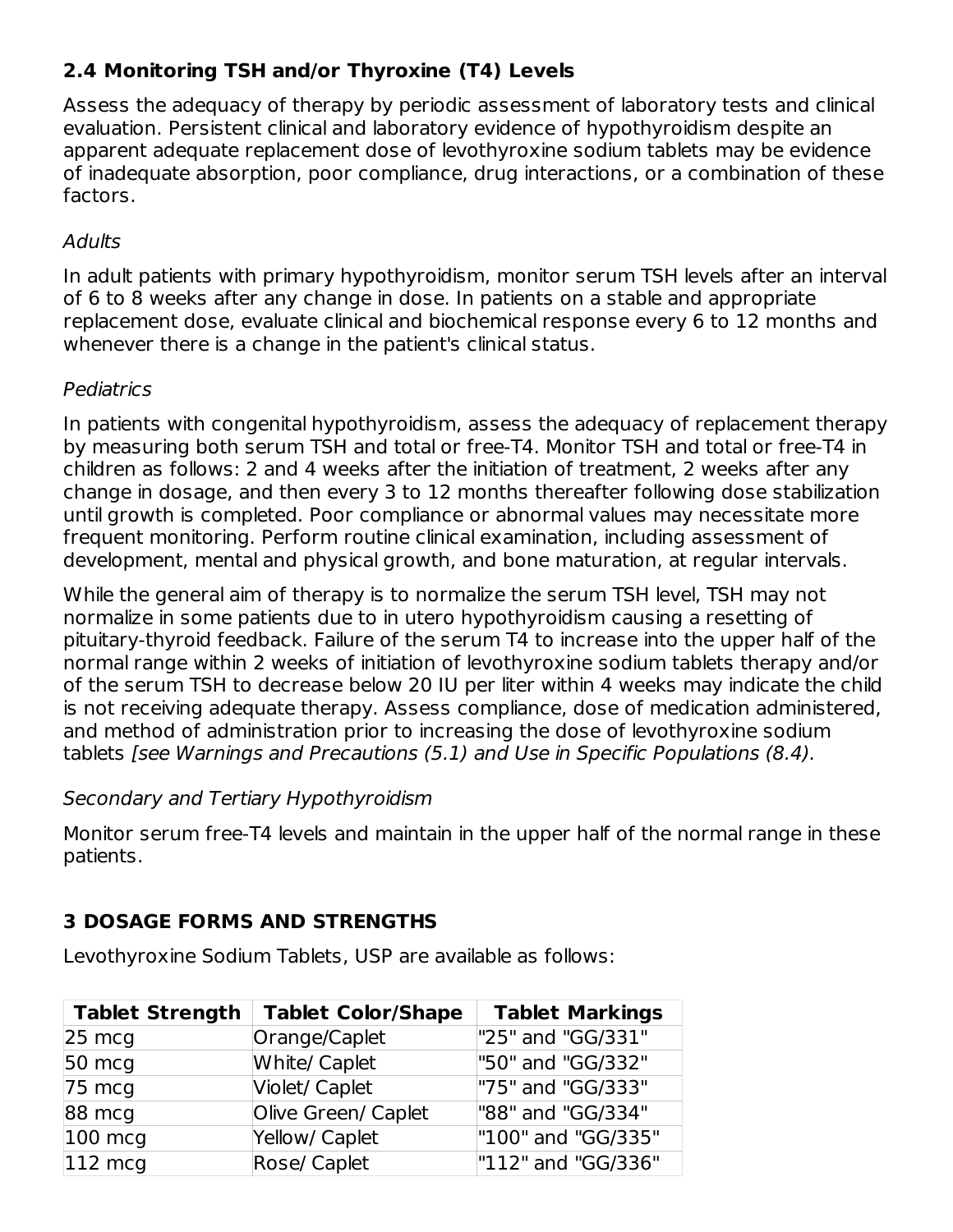| $ 125 \text{ mcg} $ | Brown/Caplet        | "125" and "GG/337" |
|---------------------|---------------------|--------------------|
| $ 137 \text{ mcg} $ | Turquoise/ Caplet   | "137" and "GG/330" |
| $150 \text{ m}$     | <b>Blue/ Caplet</b> | "150" and "GG/338" |
| $175 \text{ mcq}$   | Lilac/ Caplet       | "175" and "GG/339" |
| 200 mcg             | Pink/ Caplet        | "200" and "GG/340" |
| 300 mcg             | Green/ Caplet       | "300" and "GG/341" |

# **4 CONTRAINDICATIONS**

Levothyroxine sodium tablets is contraindicated in patients with uncorrected adrenal insufficiency [see Warnings and Precautions (5.3)] .

# **5 WARNINGS AND PRECAUTIONS**

### **5.1 Cardiac Adverse Reactions in the Elderly and in Patients with Underlying Cardiovascular Disease**

Over-treatment with levothyroxine may cause an increase in heart rate, cardiac wall thickness, and cardiac contractility and may precipitate angina or arrhythmias, particularly in patients with cardiovascular disease and in elderly patients. Initiate levothyroxine sodium tablets therapy in this population at lower doses than those recommended in younger individuals or in patients without cardiac disease [see Dosage and Administration (2.3), Use in Specific Populations (8.5).

Monitor for cardiac arrhythmias during surgical procedures in patients with coronary artery disease receiving suppressive levothyroxine sodium tablets therapy. Monitor patients receiving concomitant levothyroxine sodium tablets and sympathomimetic agents for signs and symptoms of coronary insufficiency.

If cardiac symptoms develop or worsen, reduce the levothyroxine sodium tablets dose or withhold for one week and restart at a lower dose.

## **5.2 Myxedema Coma**

Myxedema coma is a life-threatening emergency characterized by poor circulation and hypometabolism, and may result in unpredictable absorption of levothyroxine sodium from the gastrointestinal tract. Use of oral thyroid hormone drug products is not recommended to treat myxedema coma. Administer thyroid hormone products formulated for intravenous administration to treat myxedema coma.

# **5.3 Acute Adrenal Crisis in Patients with Concomitant Adrenal Insufficiency**

Thyroid hormone increases metabolic clearance of glucocorticoids. Initiation of thyroid hormone therapy prior to initiating glucocorticoid therapy may precipitate an acute adrenal crisis in patients with adrenal insufficiency. Treat patients with adrenal insufficiency with replacement glucocorticoids prior to initiating treatment with levothyroxine sodium tablets [see Contraindications (4)].

### **5.4 Prevention of Hyperthyroidism or Incomplete Treatment of Hypothyroidism**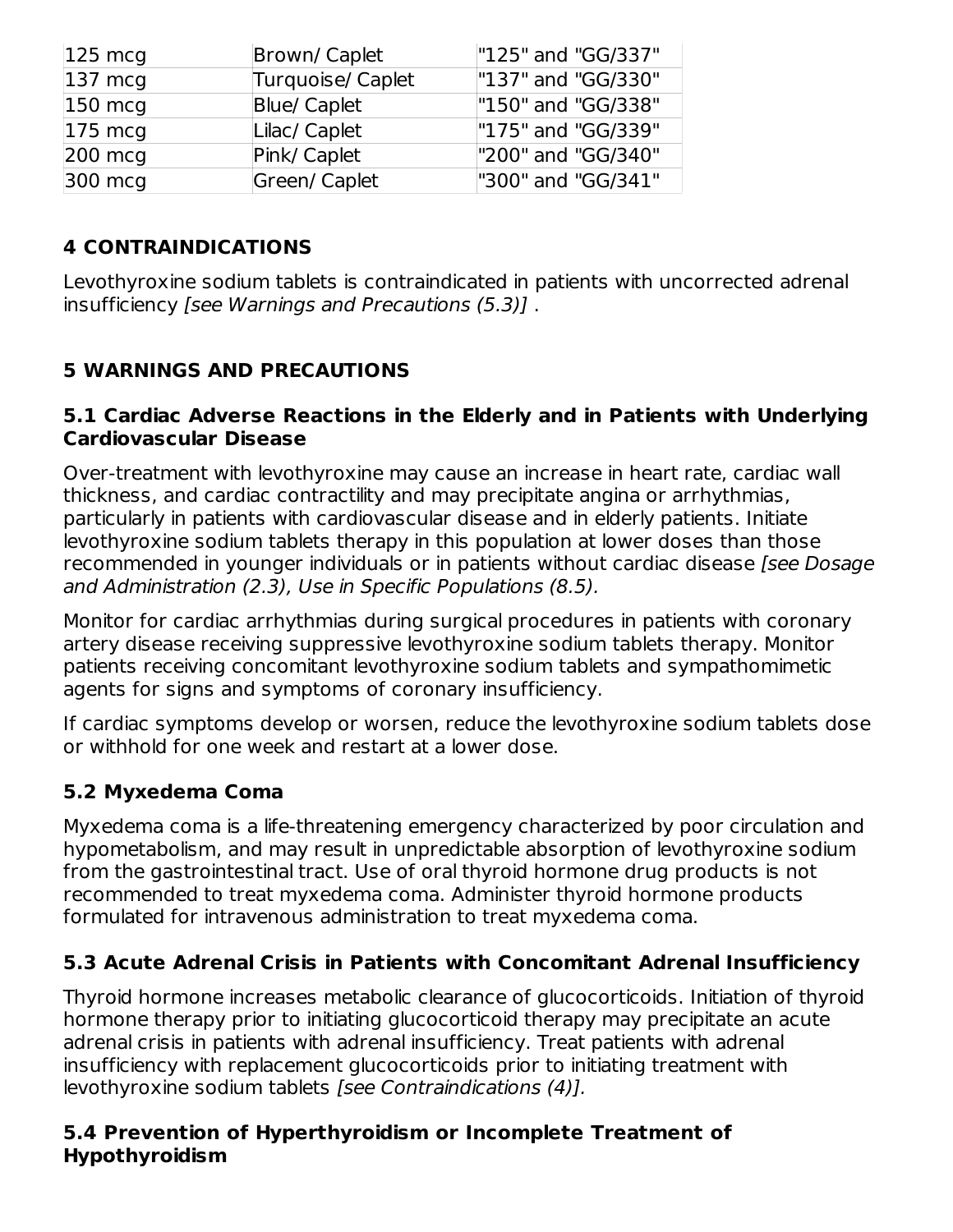Levothyroxine sodium tablets has a narrow therapeutic index. Over- or undertreatment with levothyroxine sodium tablets may have negative effects on growth and development, cardiovascular function, bone metabolism, reproductive function, cognitive function, emotional state, gastrointestinal function, and glucose and lipid metabolism. Titrate the dose of levothyroxine sodium tablets carefully and monitor response to titration to avoid these effects [see Dosage and Administration (2.4). Monitor for the presence of drug or food interactions when using levothyroxine sodium tablets and adjust the dose as necessary [see Drug Interactions (7.9) and Clinical Pharmacology (12.3).

# **5.5 Worsening of Diabetic Control**

Addition of levothyroxine therapy in patients with diabetes mellitus may worsen glycemic control and result in increased antidiabetic agent or insulin requirements. Carefully monitor glycemic control after starting, changing, or discontinuing levothyroxine sodium tablets [see Drug Interactions (7.2)].

## **5.6 Decreased Bone Mineral Density Associated with Thyroid Hormone Over-Replacement**

Increased bone resorption and decreased bone mineral density may occur as a result of levothyroxine over-replacement, particularly in post-menopausal women. The increased bone resorption may be associated with increased serum levels and urinary excretion of calcium and phosphorous, elevations in bone alkaline phosphatase, and suppressed serum parathyroid hormone levels. Administer the minimum dose of levothyroxine sodium tablets that achieves the desired clinical and biochemical response to mitigate this risk.

# **6 ADVERSE REACTIONS**

Adverse reactions associated with levothyroxine sodium tablets therapy are primarily those of hyperthyroidism due to therapeutic overdosage [see Warnings and Precautions (5), Overdosage (10)]. They include the following:

- General: fatigue, increased appetite, weight loss, heat intolerance, fever, excessive sweating
- Central nervous system: headache, hyperactivity, nervousness, anxiety, irritability, emotional lability, insomnia
- Musculoskeletal: tremors, muscle weakness, muscle spasm
- Cardiovascular: palpitations, tachycardia, arrhythmias, increased pulse and blood pressure, heart failure, angina, myocardial infarction, cardiac arrest
- Respiratory: dyspnea
- Gastrointestinal: diarrhea, vomiting, abdominal cramps, elevations in liver function tests
- Dermatologic: hair loss, flushing, rash
- Endocrine: decreased bone mineral density
- Reproductive: menstrual irregularities, impaired fertility

Seizures have been reported rarely with the institution of levothyroxine therapy.

## **Adverse Reactions in Children**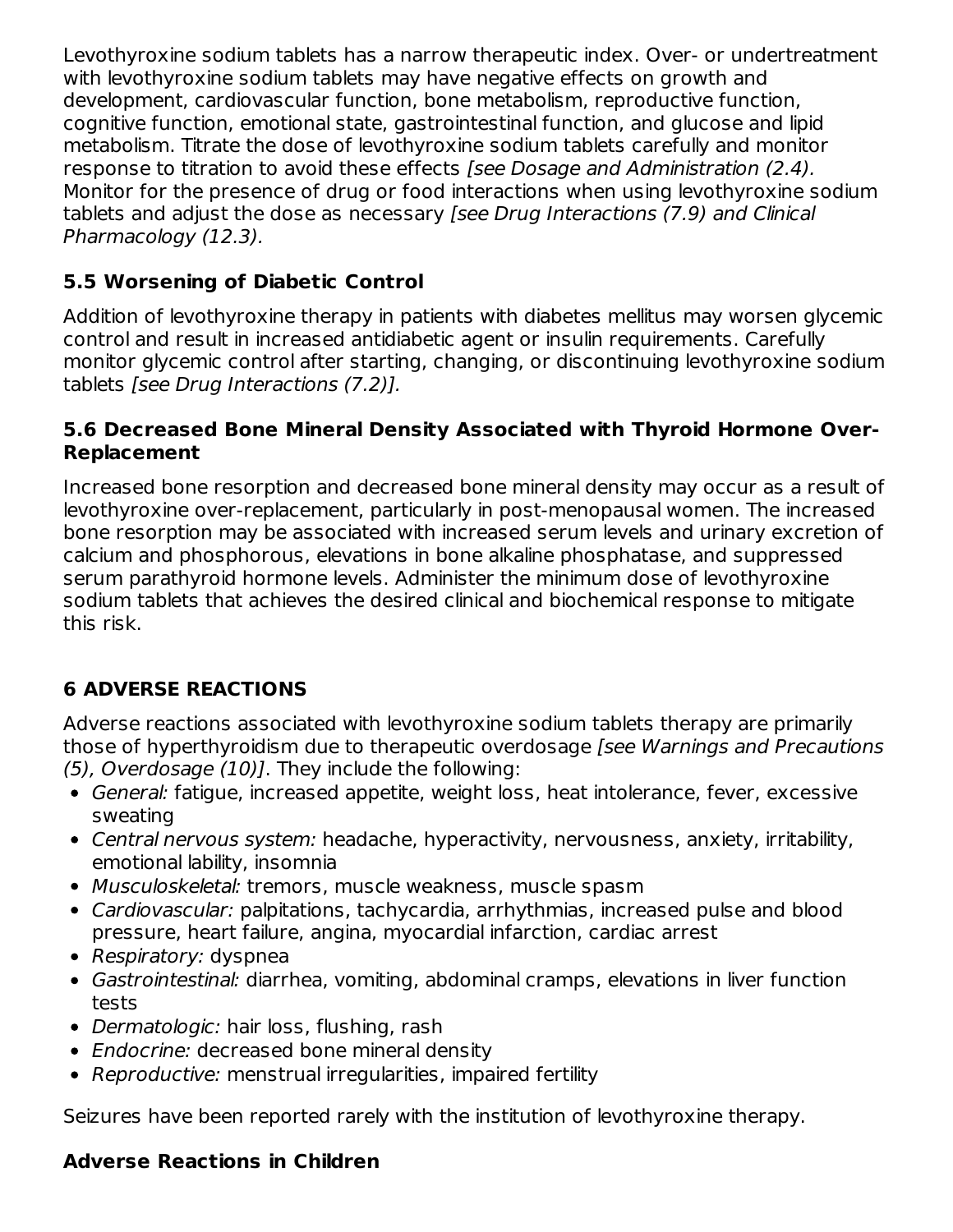Pseudotumor cerebri and slipped capital femoral epiphysis have been reported in children receiving levothyroxine therapy. Overtreatment may result in craniosynostosis in infants and premature closure of the epiphyses in children with resultant compromised adult height.

### **Hypersensitivity Reactions**

Hypersensitivity reactions to inactive ingredients have occurred in patients treated with thyroid hormone products. These include urticaria, pruritus, skin rash, flushing, angioedema, various gastrointestinal symptoms (abdominal pain, nausea, vomiting and diarrhea), fever, arthralgia, serum sickness, and wheezing. Hypersensitivity to levothyroxine itself is not known to occur.

# **7 DRUG INTERACTIONS**

## **7.1 Drugs Known to Affect Thyroid Hormone Pharmacokinetics**

Many drugs can exert effects on thyroid hormone pharmacokinetics and metabolism (e.g., absorption, synthesis, secretion, catabolism, protein binding, and target tissue response) and may alter the therapeutic response to levothyroxine sodium tablets (see **Tables 2-5** below).

| (Hypothyroidism)                                                                                                                                                                          |                                                                                                                                                                                                                                                |  |
|-------------------------------------------------------------------------------------------------------------------------------------------------------------------------------------------|------------------------------------------------------------------------------------------------------------------------------------------------------------------------------------------------------------------------------------------------|--|
| Potential impact: Concurrent use may reduce the efficacy of<br>levothyroxine sodium tablets by binding and delaying or<br>preventing absorption, potentially resulting in hypothyroidism. |                                                                                                                                                                                                                                                |  |
| <b>Drug or Drug</b><br><b>Class</b>                                                                                                                                                       | <b>Effect</b>                                                                                                                                                                                                                                  |  |
| Calcium<br>Carbonate                                                                                                                                                                      | Calcium carbonate may form an insoluble chelate<br>with levothyroxine, and ferrous sulfate likely forms<br>a ferric-thyroxine complex. Administer<br>Ferrous Sulfate levothyroxine sodium tablets at least 4 hours<br>apart from these agents. |  |
| Orlistat                                                                                                                                                                                  | Monitor patients treated concomitantly with<br>orlistat and levothyroxine sodium tablets for<br>changes in thyroid function.                                                                                                                   |  |
| <b>Bile Acid</b><br>Sequestrants<br>-Colesevelam<br>-Colestipol<br>Ion Exchange<br><b>Resins</b><br>-Kayexalate<br>-Sevelamer                                                             | Bile acid sequestrants and ion exchange resins<br>Cholestyramine are known to decrease levothyroxine absorption.<br>Administer levothyroxine sodium tablets at least 4<br>hours prior to these drugs or monitor TSH levels.                    |  |
| Other drugs:<br>Droton Dumn                                                                                                                                                               |                                                                                                                                                                                                                                                |  |

### **Table 2. Drugs That May Decrease T4 Absorption (Hypothyroidism)**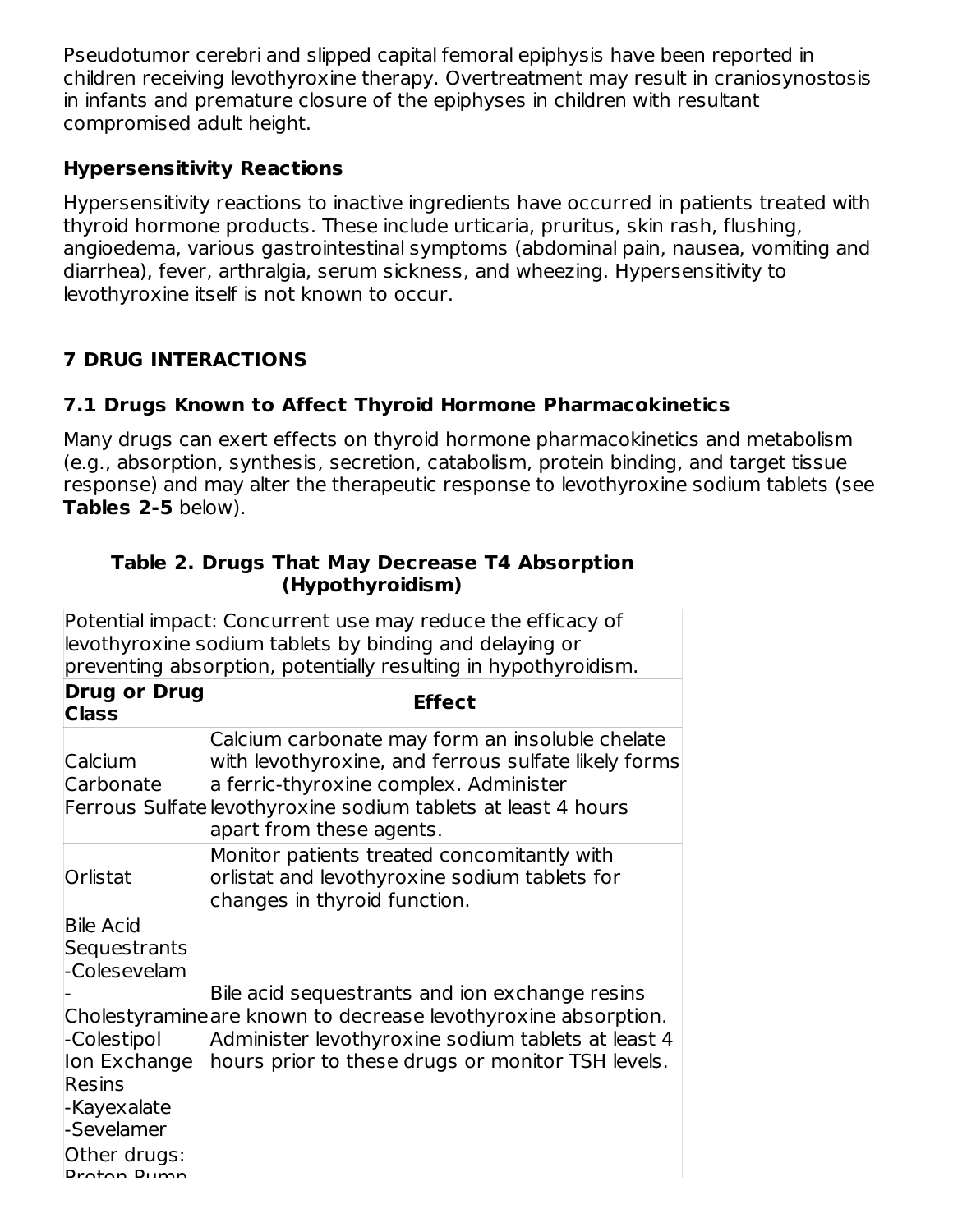| <b>FIULUII FUIIID</b><br><b>Inhibitors</b><br>Sucralfate<br>Antacids<br>- Aluminum &<br>Magnesium<br>Hydroxides<br>- Simethicone | Gastric acidity is an essential requirement for<br>adequate absorption of levothyroxine. Sucralfate,<br>antacids and proton pump inhibitors may cause<br>hypochlorhydria, affect intragastric pH, and<br>reduce levothyroxine absorption. Monitor patients<br>appropriately. |
|----------------------------------------------------------------------------------------------------------------------------------|------------------------------------------------------------------------------------------------------------------------------------------------------------------------------------------------------------------------------------------------------------------------------|
|----------------------------------------------------------------------------------------------------------------------------------|------------------------------------------------------------------------------------------------------------------------------------------------------------------------------------------------------------------------------------------------------------------------------|

#### **Table 3. Drugs That May Alter T4 and Triiodothyronine (T3) Serum Transport Without Affecting Free Thyroxine (FT4) Concentration (Euthyroidism)**

| <b>Drug or Drug</b><br><b>Class</b>                                                                                                                     | <b>Effect</b>                                                                                                                                                                                                                                                                                                                                                         |
|---------------------------------------------------------------------------------------------------------------------------------------------------------|-----------------------------------------------------------------------------------------------------------------------------------------------------------------------------------------------------------------------------------------------------------------------------------------------------------------------------------------------------------------------|
| Clofibrate<br>Estrogen-<br>containing oral<br>contraceptives<br>Estrogens<br>(oral)<br>Heroin /<br>Methadone<br>5-Fluorouracil<br>Mitotane<br>Tamoxifen | These drugs may increase serum thyroxine-<br>binding globulin (TBG) concentration.                                                                                                                                                                                                                                                                                    |
| Androgens /<br>Anabolic<br><b>Steroids</b><br>Asparaginase<br><b>Glucocorticoids</b><br>Slow-Release<br>Nicotinic Acid                                  | These drugs may decrease serum TBG<br>concentration.                                                                                                                                                                                                                                                                                                                  |
|                                                                                                                                                         | Potential impact (below): Administration of these agents with<br>levothyroxine sodium tablets results in an initial transient increase<br>in FT4. Continued administration results in a decrease in serum T4<br>and normal FT4 and TSH concentrations.                                                                                                                |
| g/day)                                                                                                                                                  | Salicylates inhibit binding of T4 and T3 to TBG and<br>transthyretin. An initial increase in serum FT4 is<br>Salicylates $(> 2$ followed by return of FT4 to normal levels with<br>sustained therapeutic serum salicylate<br>concentrations, although total T4 levels may<br>decrease by as much as 30%.                                                              |
| Other drugs:<br>Furosemide (><br>80 mg IV)<br><b>Heparin</b><br><b>Hydantoins</b>                                                                       | These drugs may cause protein-binding site<br>displacement. Furosemide has been shown to<br>Carbamazepine inhibit the protein binding of T4 to TBG and<br>albumin, causing an increase free T4 fraction in<br>serum. Furosemide competes for T4-binding sites<br>on TBG, prealbumin, and albumin, so that a single<br>high dose can acutely lower the total T4 level. |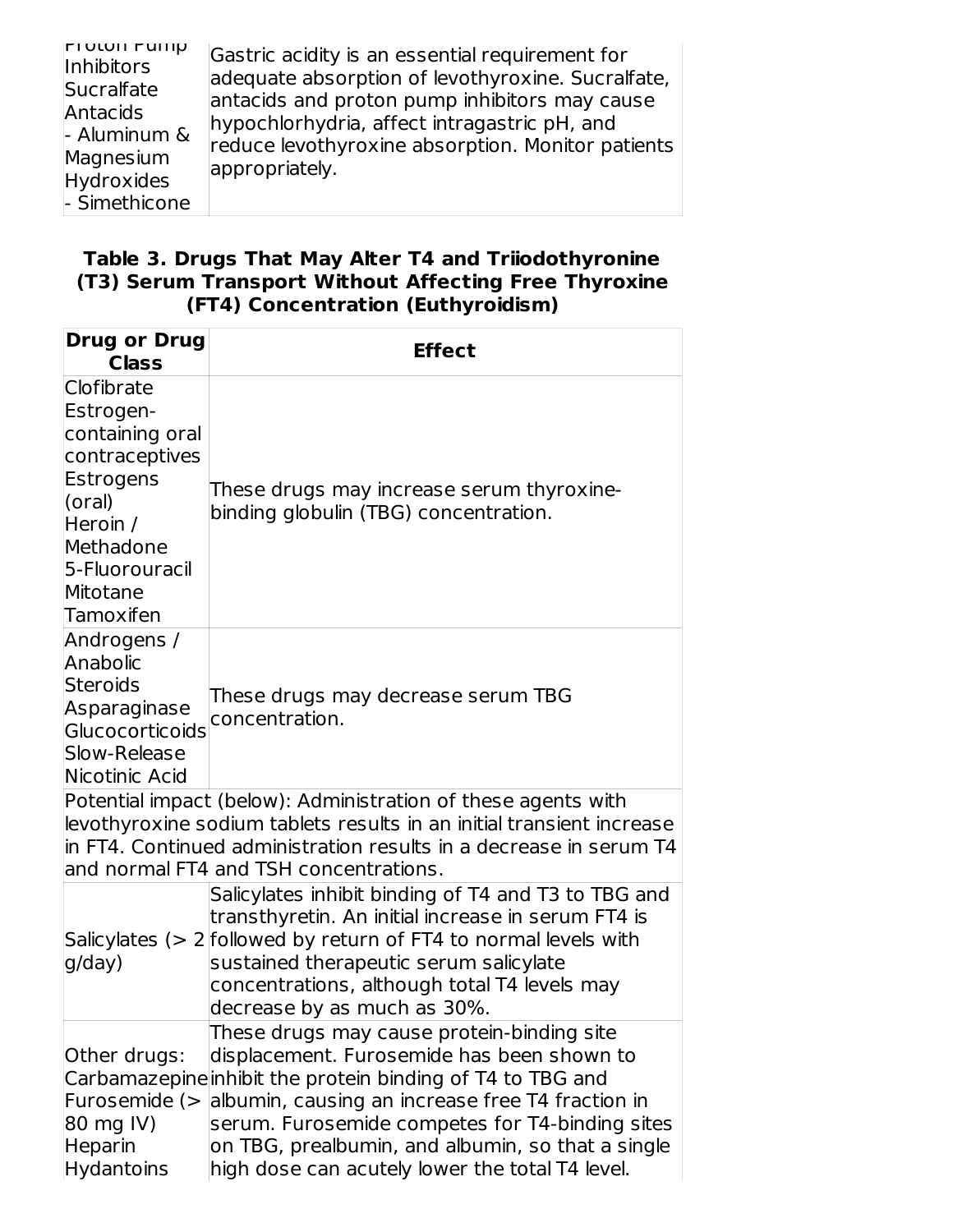|              | Non-Steroidal Phenytoin and carbamazepine reduce serum |
|--------------|--------------------------------------------------------|
| Anti-        | protein binding of levothyroxine, and total and        |
| inflammatory | free T4 may be reduced by 20% to 40%, but most         |
| Drugs        | patients have normal serum TSH levels and are          |
| -Fenamates   | clinically euthyroid. Closely monitor thyroid          |
|              | hormone parameters.                                    |

### **Table 4. Drugs That May Alter Hepatic Metabolism of T4 (Hypothyroidism)**

Potential impact: Stimulation of hepatic microsomal drugmetabolizing enzyme activity may cause increased hepatic degradation of levothyroxine, resulting in increased levothyroxine sodium tablets requirements.

| <b>Drug or</b><br><b>Drug Class</b> | <b>Effect</b>                                                                                                                                                                                                                                                                                                                                                                                                                                                                                                                      |
|-------------------------------------|------------------------------------------------------------------------------------------------------------------------------------------------------------------------------------------------------------------------------------------------------------------------------------------------------------------------------------------------------------------------------------------------------------------------------------------------------------------------------------------------------------------------------------|
| Rifampin                            | Phenobarbital has been shown to reduce the<br>response to thyroxine. Phenobarbital increases L-<br>thyroxine metabolism by inducing uridine 5'-<br>$\left  \begin{array}{c}   \\   \\   \end{array} \right $ phenobarbital diphospho-glucuronosyltransferase (UGT) and leads<br>pifomoin to a lower T4 serum levels. Changes in thyroid<br>status may occur if barbiturates are added or<br>withdrawn from patients being treated for<br>hypothyroidism. Rifampin has been shown to<br>accelerate the metabolism of levothyroxine. |

## **Table 5. Drugs That May Decrease Conversion of T4 to T3**

Potential impact: Administration of these enzyme inhibitors decreases the peripheral conversion of T4 to T3, leading to decreased T3 levels. However, serum T4 levels are usually normal but may occasionally be slightly increased.

| <b>Drug or Drug</b><br><b>Class</b>                            | <b>Effect</b>                                                                                                                                                                                                                                                                                                                      |
|----------------------------------------------------------------|------------------------------------------------------------------------------------------------------------------------------------------------------------------------------------------------------------------------------------------------------------------------------------------------------------------------------------|
| antagonists<br>(e.g.,<br>Propranolol ><br>$160$ mg/day)        | In patients treated with large doses of<br>Beta-adrenergic propranolol (> 160 mg/day), T3 and T4 levels<br>change, TSH levels remain normal, and patients<br>are clinically euthyroid. Actions of particular beta-<br>adrenergic antagonists may be impaired when a<br>hypothyroid patient is converted to the euthyroid<br>state. |
| Glucocorticoids<br>(e.g.,<br>Dexamethasone<br>$\geq$ 4 mg/day) | Short-term administration of large doses of<br>glucocorticoids may decrease serum T3<br>concentrations by 30% with minimal change in<br>serum T4 levels. However, long-term<br>glucocorticoid therapy may result in slightly<br>decreased T3 and T4 levels due to decreased<br>TBG production (See above).                         |
|                                                                | Amiodarone inhibits peripheral conversion of                                                                                                                                                                                                                                                                                       |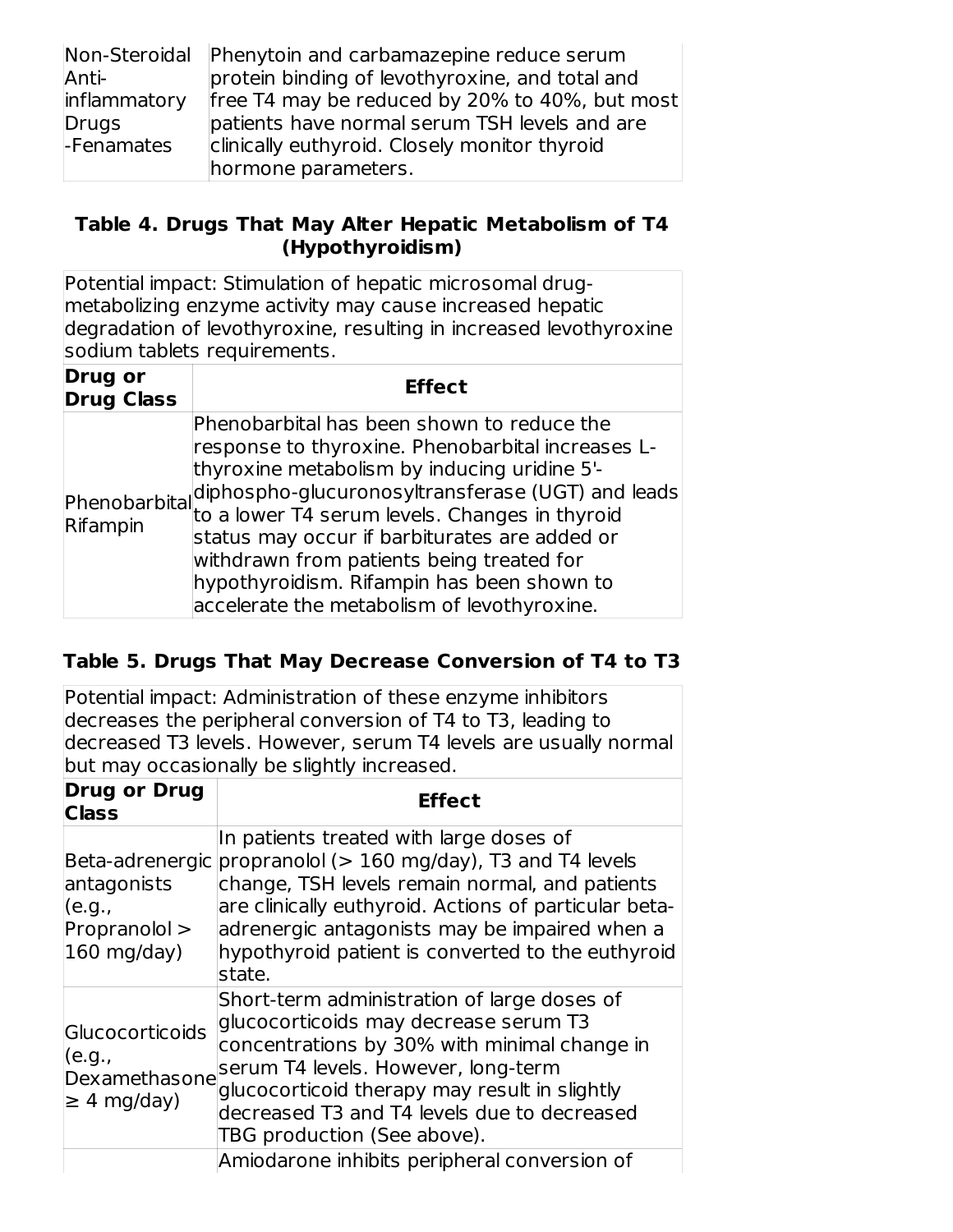| Other drugs: | levothyroxine (T4) to trijodothyronine (T3) and                                                   |
|--------------|---------------------------------------------------------------------------------------------------|
| Amiodarone   | may cause isolated biochemical changes                                                            |
|              | (increase in serum free-T4, and decreased or<br>normal free-T3) in clinically euthyroid patients. |

## **7.2 Antidiabetic Therapy**

Addition of levothyroxine sodium tablets therapy in patients with diabetes mellitus may worsen glycemic control and result in increased antidiabetic agent or insulin requirements. Carefully monitor glycemic control, especially when thyroid therapy is started, changed, or discontinued [see Warnings and Precautions (5.5)].

# **7.3 Oral Anticoagulants**

Levothyroxine sodium tablets increases the response to oral anticoagulant therapy. Therefore, a decrease in the dose of anticoagulant may be warranted with correction of the hypothyroid state or when the levothyroxine sodium tablets dose is increased. Closely monitor coagulation tests to permit appropriate and timely dosage adjustments.

# **7.4 Digitalis Glycosides**

Levothyroxine sodium tablets may reduce the therapeutic effects of digitalis glycosides. Serum digitalis glycoside levels may decrease when a hypothyroid patient becomes euthyroid, necessitating an increase in the dose of digitalis glycosides.

# **7.5 Antidepressant Therapy**

Concurrent use of tricyclic (e.g., amitriptyline) or tetracyclic (e.g., maprotiline) antidepressants and levothyroxine sodium tablets may increase the therapeutic and toxic effects of both drugs, possibly due to increased receptor sensitivity to catecholamines. Toxic effects may include increased risk of cardiac arrhythmias and central nervous system stimulation. Levothyroxine sodium tablets may accelerate the onset of action of tricyclics. Administration of sertraline in patients stabilized on levothyroxine sodium tablets may result in increased levothyroxine sodium tablets requirements.

# **7.6 Ketamine**

Concurrent use of ketamine and levothyroxine sodium tablets may produce marked hypertension and tachycardia. Closely monitor blood pressure and heart rate in these patients.

# **7.7 Sympathomimetics**

Concurrent use of sympathomimetics and levothyroxine sodium tablets may increase the effects of sympathomimetics or thyroid hormone. Thyroid hormones may increase the risk of coronary insufficiency when sympathomimetic agents are administered to patients with coronary artery disease.

# **7.8 Tyrosine-Kinase Inhibitors**

Concurrent use of tyrosine-kinase inhibitors such as imatinib may cause hypothyroidism. Closely monitor TSH levels in such patients.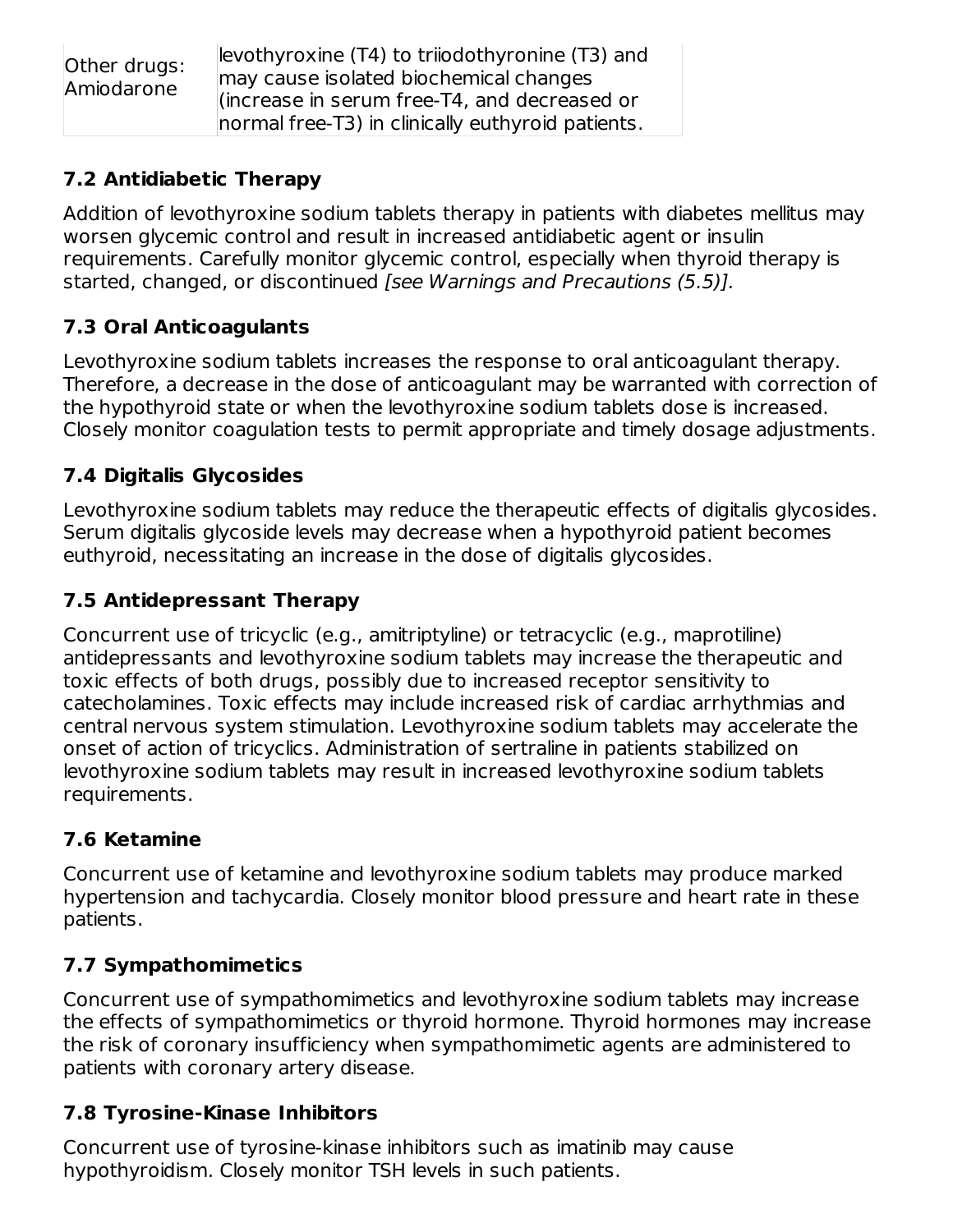# **7.9 Drug-Food Interactions**

Consumption of certain foods may affect levothyroxine sodium tablets absorption thereby necessitating adjustments in dosing [see Dosage and Administration (2.1)]. Soybean flour, cottonseed meal, walnuts, and dietary fiber may bind and decrease the absorption of levothyroxine sodium tablets from the gastrointestinal tract. Grapefruit juice may delay the absorption of levothyroxine and reduce its bioavailability.

### **7.10 Drug-Laboratory Test Interactions**

Consider changes in TBG concentration when interpreting T4 and T3 values. Measure and evaluate unbound (free) hormone and/or determine the free-T4 index (FT4I) in this circumstance. Pregnancy, infectious hepatitis, estrogens, estrogen-containing oral contraceptives, and acute intermittent porphyria increase TBG concentration. Nephrosis, severe hypoproteinemia, severe liver disease, acromegaly, androgens, and corticosteroids decrease TBG concentration. Familial hyper- or hypo-thyroxine binding globulinemias have been described, with the incidence of TBG deficiency approximating 1 in 9000.

## **8 USE IN SPECIFIC POPULATIONS**

## **8.1 Pregnancy**

### Risk Summary

Experience with levothyroxine use in pregnant women, including data from postmarketing studies, have not reported increased rates of major birth defects or miscarriages *[see Data]*. There are risks to the mother and fetus associated with untreated hypothyroidism in pregnancy. Since TSH levels may increase during pregnancy, TSH should be monitored and levothyroxine sodium tablets dosage adjusted during pregnancy [see Clinical Considerations]. There are no animal studies conducted with levothyroxine during pregnancy. Levothyroxine sodium tablets should not be discontinued during pregnancy and hypothyroidism diagnosed during pregnancy should be promptly treated.

The estimated background risk of major birth defects and miscarriage for the indicated population is unknown. In the U.S. general population, the estimated background risk of major birth defects and miscarriage in clinically recognized pregnancies is 2 to 4% and 15 to 20%, respectively.

Clinical Considerations

Clinical Considerations

## Disease-Associated Maternal and/or Embryo/Fetal Risk

Maternal hypothyroidism during pregnancy is associated with a higher rate of complications, including spontaneous abortion, gestational hypertension, pre-eclampsia, stillbirth, and premature delivery. Untreated maternal hypothyroidism may have an adverse effect on fetal neurocognitive development.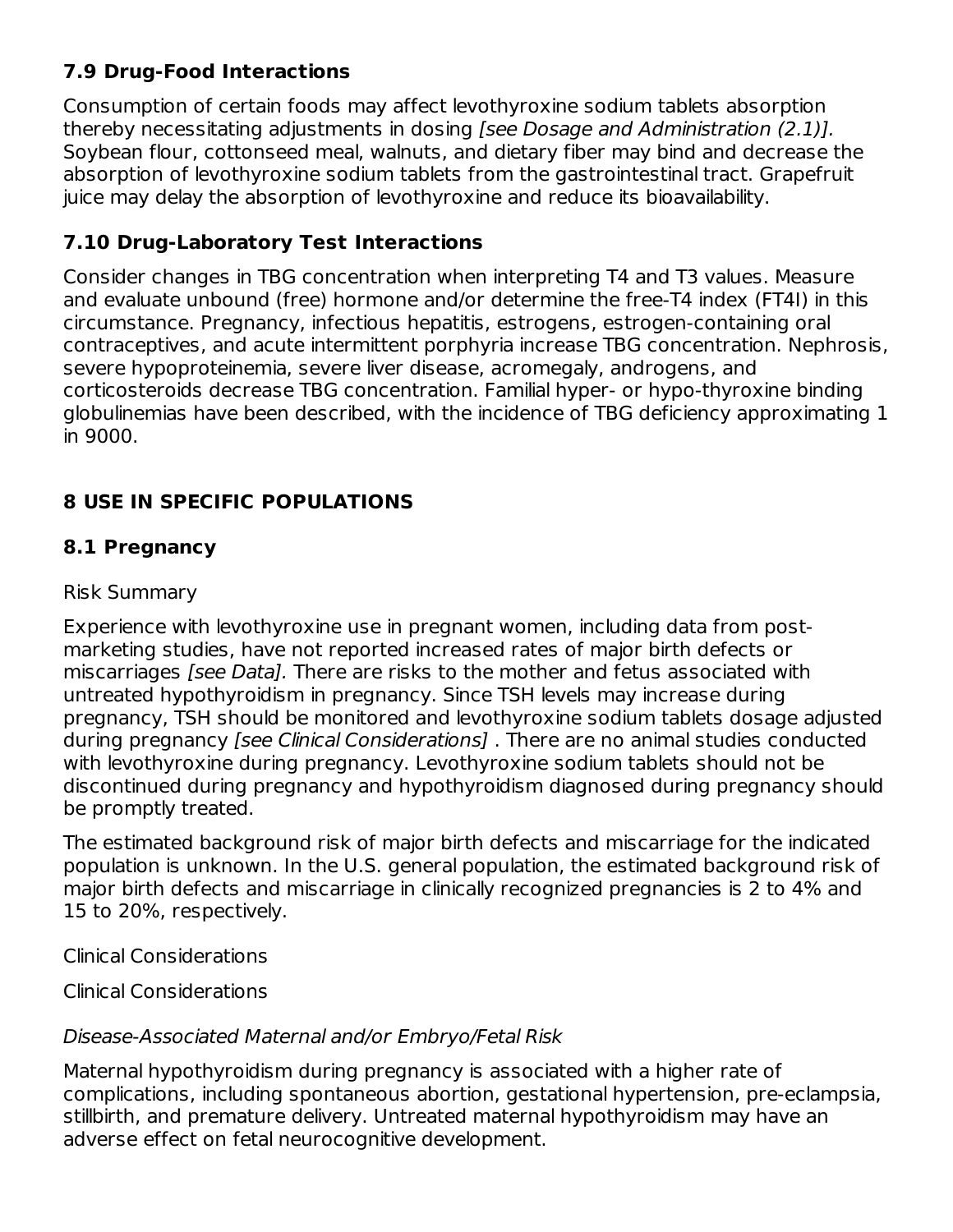## Dose Adjustments During Pregnancy and the Postpartum Period

Pregnancy may increase levothyroxine sodium tablets requirements. Serum TSH levels should be monitored and the levothyroxine sodium tablets dosage adjusted during pregnancy. Since postpartum TSH levels are similar to preconception values, the levothyroxine sodium tablets dosage should return to the pre-pregnancy dose immediately after delivery [see Dosage and Administration (2.3)].

Data

Data

# Human Data

Levothyroxine is approved for use as a replacement therapy for hypothyroidism. There is a long experience of levothyroxine use in pregnant women, including data from postmarketing studies that have not reported increased rates of fetal malformations, miscarriages or other adverse maternal or fetal outcomes associated with levothyroxine use in pregnant women.

# **8.2 Lactation**

## Risk Summary

Limited published studies report that levothyroxine is present in human milk. However, there is insufficient information to determine the effects of Levothyroxine on the breastfed infant and no available information on the effects of levothyroxine on milk production. Adequate levothyroxine treatment during lactation may normalize milk production in hypothyroid lactating mothers. The developmental and health benefits of breastfeeding should be considered along with the mother's clinical need for levothyroxine sodium tablets and any potential adverse effects on the breastfed infant from levothyroxine sodium tablets or from the underlying maternal condition.

## **8.4 Pediatric Use**

The initial dose of levothyroxine sodium tablets varies with age and body weight. Dosing adjustments are based on an assessment of the individual patient's clinical and laboratory parameters [see Dosage and Administration (2.3, 2.4)].

In children in whom a diagnosis of permanent hypothyroidism has not been established, discontinue levothyroxine sodium tablets administration for a trial period, but only after the child is at least 3 years of age. Obtain serum T4 and TSH levels at the end of the trial period, and use laboratory test results and clinical assessment to guide diagnosis and treatment, if warranted.

Congenital Hypothyroidism [See Dosage and Administration (2.3, 2.4)]

Rapid restoration of normal serum T4 concentrations is essential for preventing the adverse effects of congenital hypothyroidism on intellectual development as well as on overall physical growth and maturation. Therefore, initiate levothyroxine sodium tablets therapy immediately upon diagnosis. Levothyroxine is generally continued for life in these patients.

Closely monitor infants during the first 2 weeks of levothyroxine sodium tablets therapy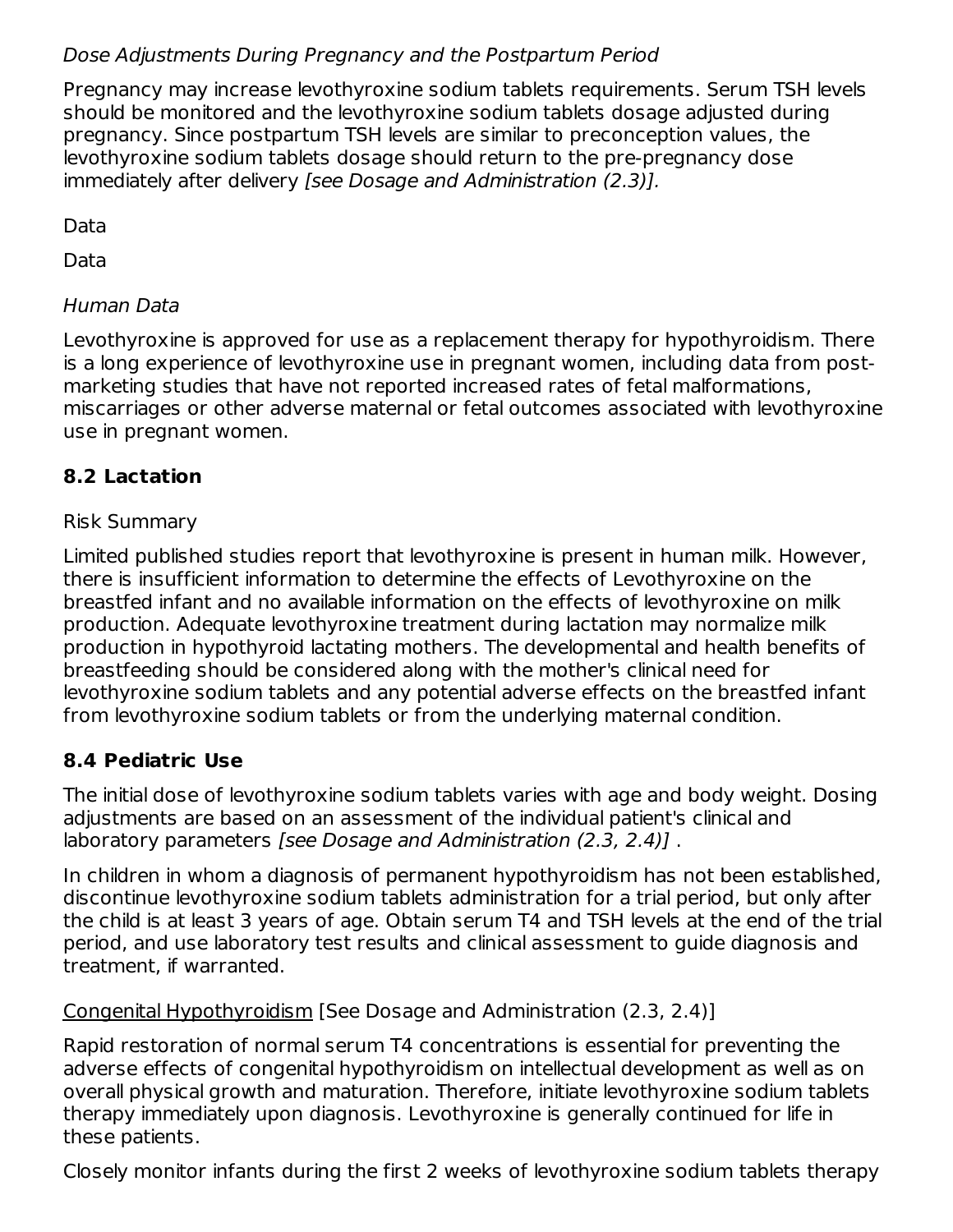for cardiac overload, arrhythmias, and aspiration from avid suckling.

Closely monitor patients to avoid undertreatment or overtreatment. Undertreatment may have deleterious effects on intellectual development and linear growth. Overtreatment is associated with craniosynostosis in infants, may adversely affect the tempo of brain maturation, and may accelerate the bone age and result in premature epiphyseal closure and compromised adult stature.

### Acquired Hypothyroidism in Pediatric Patients

Closely monitor patients to avoid undertreatment and overtreatment. Undertreatment may result in poor school performance due to impaired concentration and slowed mentation and in reduced adult height. Overtreatment may accelerate the bone age and result in premature epiphyseal closure and compromised adult stature.

Treated children may manifest a period of catch-up growth, which may be adequate in some cases to normalize adult height. In children with severe or prolonged hypothyroidism, catch-up growth may not be adequate to normalize adult height.

## **8.5 Geriatric Use**

Because of the increased prevalence of cardiovascular disease among the elderly, initiate levothyroxine sodium tablets at less than the full replacement dose *[see Warnings and* Precautions (5.1) and Dosage and Administration (2.3)] . Atrial arrhythmias can occur in elderly patients. Atrial fibrillation is the most common of the arrhythmias observed with levothyroxine overtreatment in the elderly.

# **10 OVERDOSAGE**

The signs and symptoms of overdosage are those of hyperthyroidism *[see Warnings*] and Precautions (5) and Adverse Reactions (6)]. In addition, confusion and disorientation may occur. Cerebral embolism, shock, coma, and death have been reported. Seizures occurred in a 3-year-old child ingesting 3.6 mg of levothyroxine. Symptoms may not necessarily be evident or may not appear until several days after ingestion of levothyroxine sodium.

Reduce the levothyroxine sodium tablets dose or discontinue temporarily if signs or symptoms of overdosage occur. Initiate appropriate supportive treatment as dictated by the patient's medical status.

For current information on the management of poisoning or overdosage, contact the National Poison Control Center at 1-800-222-1222 or www.poison.org.

## **11 DESCRIPTION**

Levothyroxine sodium tablets, USP contain synthetic crystalline L-3,3',5,5' tetraiodothyronine sodium salt [levothyroxine (T4) sodium]. Synthetic T4 is chemically identical to that produced in the human thyroid gland. Levothyroxine (T4) sodium has an empirical formula of C15H10I4NNaO4 **•**xH2O (where x = 5), molecular weight of 798.86 g/mol (anhydrous) and structural formula as shown: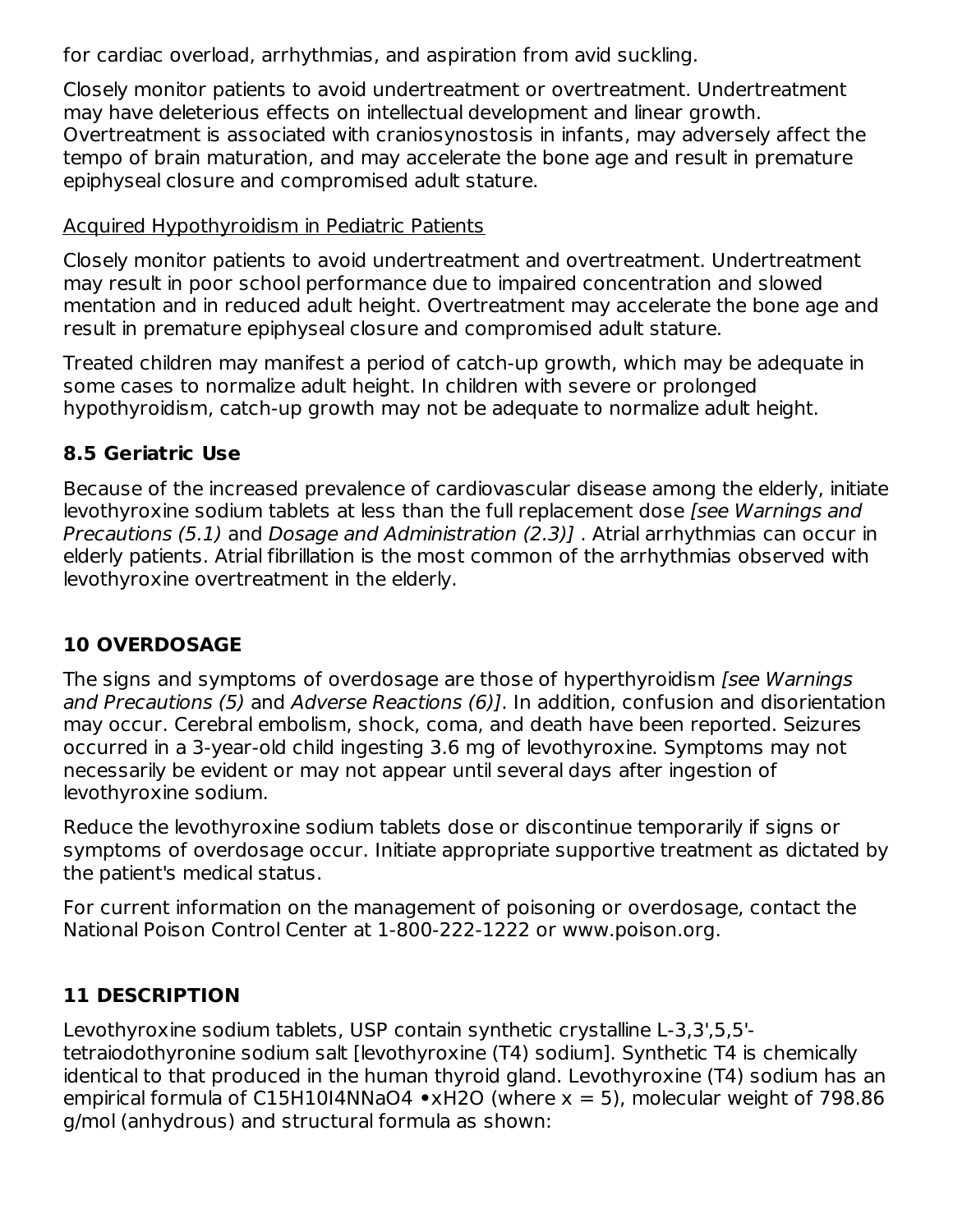

Levothyroxine sodium tablets for oral administration are supplied in the following strengths: 25 mcg, 50 mcg, 75 mcg, 88 mcg, 100 mcg, 112 mcg, 125 mcg, 137 mcg, 150 mcg, 175 mcg, 200 mcg and 300 mcg. Each levothyroxine sodium tablet contains the inactive ingredients Magnesium Stearate, NF; Microcrystalline Cellulose, NF; Colloidal Silicone Dioxide, NF; and Sodium Starch Glycolate, NF. Each tablet strength meets USP Dissolution Test 2. **Table 6** provides a listing of the color additives by tablet strength:

| <b>Strength</b><br>(mcg) | Color additive(s)                                                                                       |  |  |  |  |
|--------------------------|---------------------------------------------------------------------------------------------------------|--|--|--|--|
| 25                       | FD&C Yellow No. 6 Aluminum Lake                                                                         |  |  |  |  |
| 50                       | None                                                                                                    |  |  |  |  |
| 75                       | FD&C Blue No. 2 Aluminum Lake, D&C Red No. 27<br>Aluminum Lake                                          |  |  |  |  |
| 88                       | FD&C Blue No. 1 Aluminum Lake, D&C Yellow No. 10<br>Aluminum Lake, D&C RedNo. 30 Aluminum Lake          |  |  |  |  |
| 100                      | D&C Yellow No. 10 Aluminum Lake, D&C Red Lake<br>Blend (D&C Red No. 27 Lake and D&C Red No. 30<br>Lake) |  |  |  |  |
| 112                      | D&C Red No. 27 Aluminum Lake, D&C Red No. 30<br>Aluminum Lake                                           |  |  |  |  |
| 125                      | FD&C Yellow No. 6 Aluminum Lake, FD&C Red No. 40<br>Aluminum Lake, FD&C Blue No. 1 Aluminum Lake        |  |  |  |  |
| 137                      | FD&C Blue No. 1 Aluminum Lake                                                                           |  |  |  |  |
| 150                      | FD&C Blue No. 2 Aluminum Lake                                                                           |  |  |  |  |
| 175                      | D&C Red No. 27 Aluminum Lake, D&C Red No. 30<br>Aluminum Lake, FD&C Blue No. 1 Aluminum Lake            |  |  |  |  |
| 200                      | D&C Yellow No. 10 Aluminum Lake, D&C Red No. 27<br>Aluminum Lake                                        |  |  |  |  |
| 300                      | D&C Yellow No. 10 Aluminum Lake, FD&C Yellow No. 6<br>Aluminum Lake, FD&C Blue No. 1 Aluminum Lake      |  |  |  |  |

## **12 CLINICAL PHARMACOLOGY**

#### **12.1 Mechanism of Action**

Thyroid hormones exert their physiologic actions through control of DNA transcription and protein synthesis. Triiodothyronine (T3) and L-thyroxine (T4) diffuse into the cell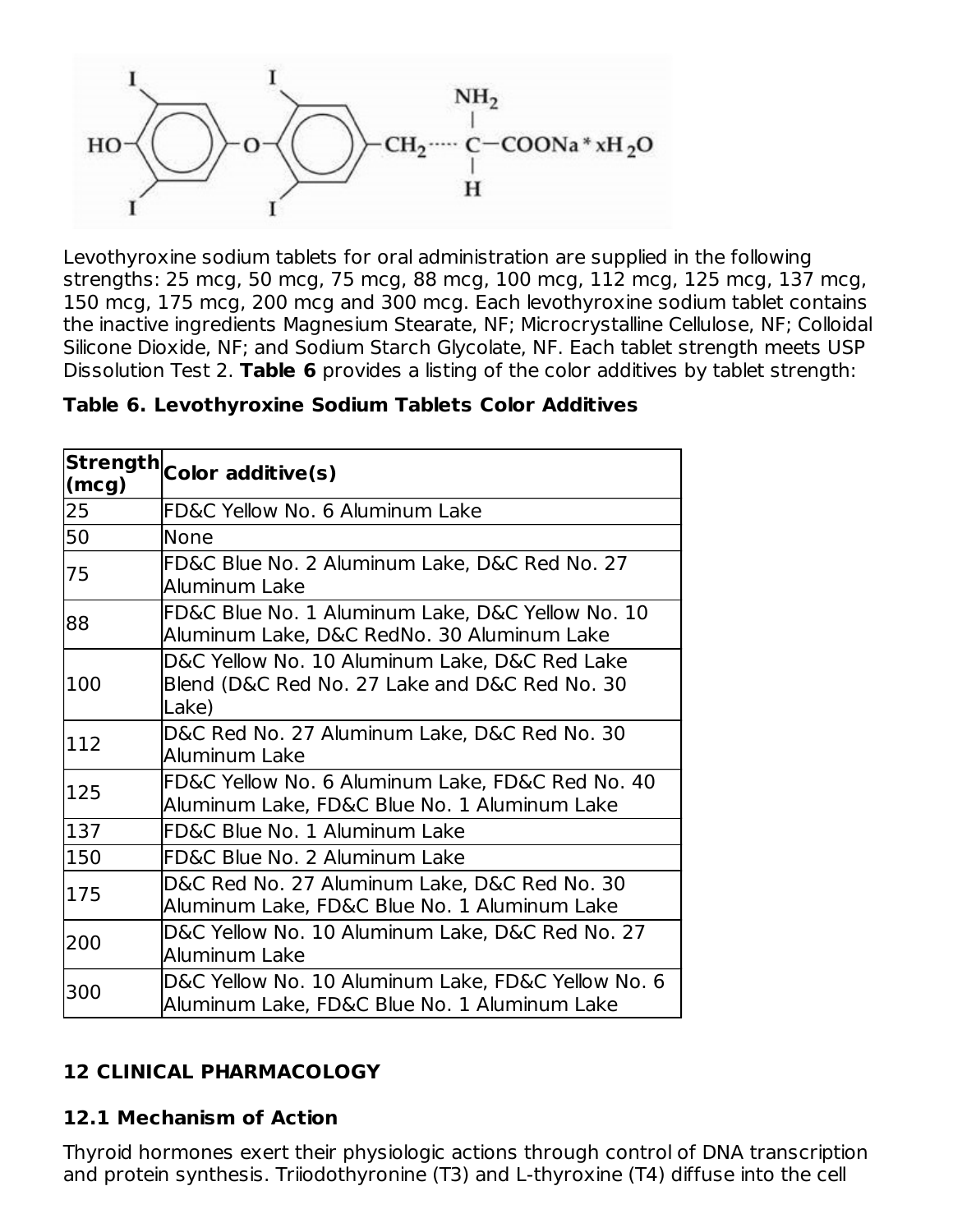nucleus and bind to thyroid receptor proteins attached to DNA. This hormone nuclear receptor complex activates gene transcription and synthesis of messenger RNA and cytoplasmic proteins.

The physiological actions of thyroid hormones are produced predominantly by T3, the majority of which (approximately 80%) is derived from T4 by deiodination in peripheral tissues.

# **12.2 Pharmacodynamics**

Oral levothyroxine sodium is a synthetic T4 hormone that exerts the same physiologic effect as endogenous T4, thereby maintaining normal T4 levels when a deficiency is present.

# **12.3 Pharmacokinetics**

# Absorption

Absorption of orally administered T4 from the gastrointestinal tract ranges from 40% to 80%. The majority of the levothyroxine sodium tablets dose is absorbed from the jejunum and upper ileum. The relative bioavailability of levothyroxine sodium tablets, compared to an equal nominal dose of oral levothyroxine sodium solution, is approximately 99%. T4 absorption is increased by fasting, and decreased in malabsorption syndromes and by certain foods such as soybeans. Dietary fiber decreases bioavailability of T4. Absorption may also decrease with age. In addition, many drugs and foods affect T4 absorption [see Drug Interactions (7)] .

# **Distribution**

Circulating thyroid hormones are greater than 99% bound to plasma proteins, including thyroxine-binding globulin (TBG), thyroxine-binding prealbumin (TBPA), and albumin (TBA), whose capacities and affinities vary for each hormone. The higher affinity of both TBG and TBPA for T4 partially explains the higher serum levels, slower metabolic clearance, and longer half-life of T4 compared to T3. Protein-bound thyroid hormones exist in reverse equilibrium with small amounts of free hormone. Only unbound hormone is metabolically active. Many drugs and physiologic conditions affect the binding of thyroid hormones to serum proteins [see Drug Interactions (7)]. Thyroid hormones do not readily cross the placental barrier [see Use in Specific Populations (8.1)].

# **Elimination**

Elimination

# **Metabolism**

T4 is slowly eliminated (see **Table 7**). The major pathway of thyroid hormone metabolism is through sequential deiodination. Approximately 80% of circulating T3 is derived from peripheral T4 by monodeiodination. The liver is the major site of degradation for both T4 and T3, with T4 deiodination also occurring at a number of additional sites, including the kidney and other tissues. Approximately 80% of the daily dose of T4 is deiodinated to yield equal amounts of T3 and reverse T3 (rT3). T3 and rT3 are further deiodinated to diiodothyronine. Thyroid hormones are also metabolized via conjugation with glucuronides and sulfates and excreted directly into the bile and gut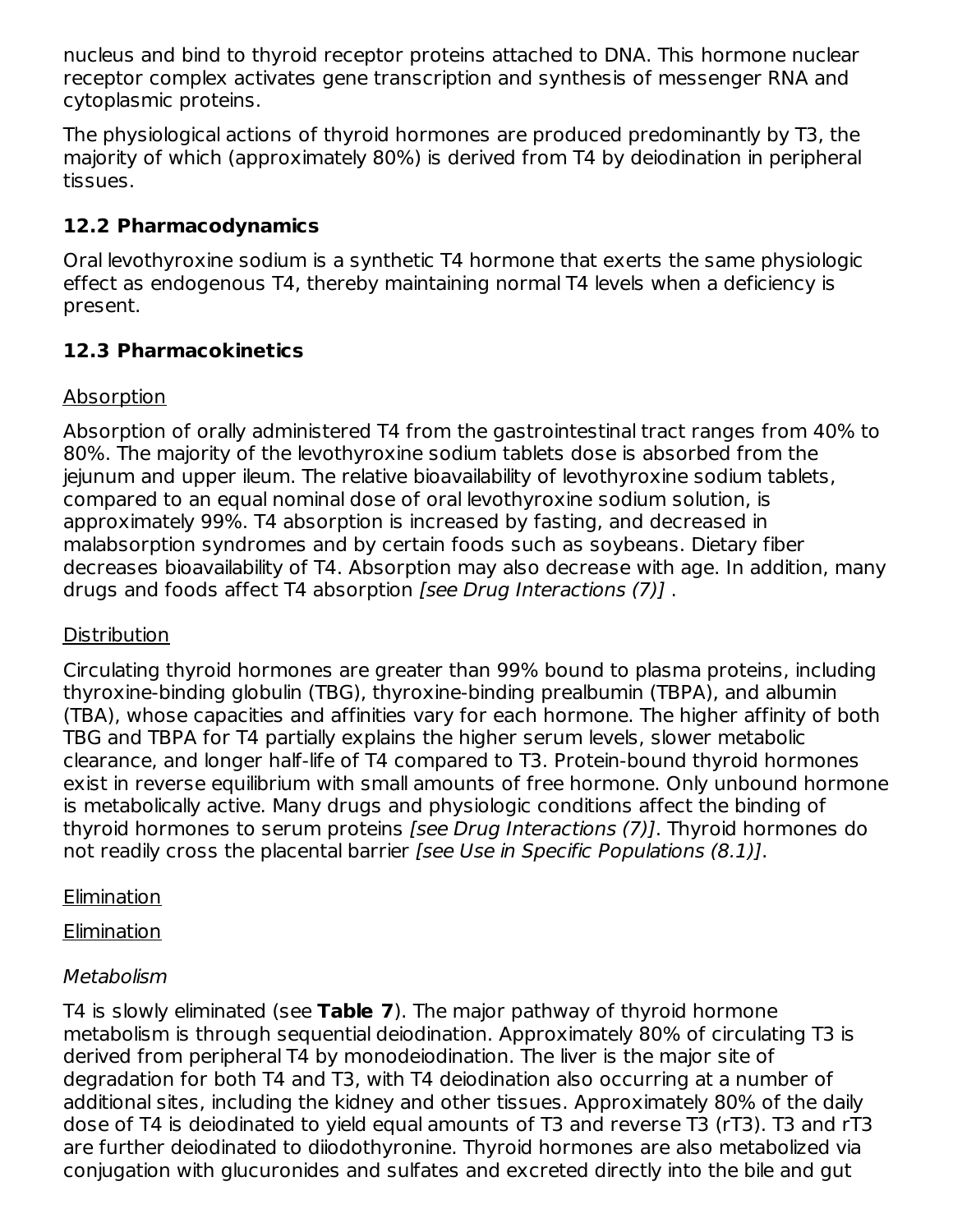where they undergo enterohepatic recirculation.

## Excretion

Thyroid hormones are primarily eliminated by the kidneys. A portion of the conjugated hormone reaches the colon unchanged and is eliminated in the feces. Approximately 20% of T4 is eliminated in the stool. Urinary excretion of T4 decreases with age.

### **Table 7. Pharmacokinetic Parameters of Thyroid Hormones in Euthyroid Patients**

| <b>Hormone</b>                                                                                           | <b>Ratio</b> in<br><b>Thyroglobulin</b> | <b>Biologic</b><br><b>Potency</b> | $t_{1/2}$ | <b>Protein</b><br>(days) Binding $(\% )$ a <sup>*</sup> |  |
|----------------------------------------------------------------------------------------------------------|-----------------------------------------|-----------------------------------|-----------|---------------------------------------------------------|--|
| Levothyroxine $_{10}$ - 20<br>(T4)                                                                       |                                         |                                   | $6-7$ bt  | 99.96                                                   |  |
| Liothyronine<br>(T3)                                                                                     |                                         |                                   | $\leq 2$  | 99.5                                                    |  |
| a - Includes TBG, TBPA, and TBA<br>$ b - 3$ to 4 days in hyperthyroidism, 9 to 10 days in hypothyroidism |                                         |                                   |           |                                                         |  |
| $\ast$                                                                                                   |                                         |                                   |           |                                                         |  |

# **13 NONCLINICAL TOXICOLOGY**

# **13.1 Carcinogenesis, Mutagenesis, Impairment of Fertility**

Standard animal studies have not been performed to evaluate the carcinogenic potential, mutagenic potential or effects on fertility of levothyroxine.

# **16 HOW SUPPLIED/STORAGE AND HANDLING**

Product: 50090-5654

NDC: 50090-5654-0 30 TABLET in a BOTTLE

NDC: 50090-5654-1 90 TABLET in a BOTTLE

# **17 PATIENT COUNSELING INFORMATION**

### **Inform the patient of the following information to aid in the safe and effective use of levothyroxine sodium tablets:**

## Dosing and Administration

- Instruct patients that levothyroxine sodium tablets should be taken with a full glass of water since the tablet may rapidly disintegrate.
- Instruct patients to take levothyroxine sodium tablets only as directed by their healthcare provider.
- Instruct patients to take levothyroxine sodium tablets as a single dose, preferably on an empty stomach, one-half to one hour before breakfast.
- Inform patients that agents such as iron and calcium supplements and antacids can decrease the absorption of levothyroxine. Instruct patients not to take levothyroxine sodium tablets within 4 hours of these agents.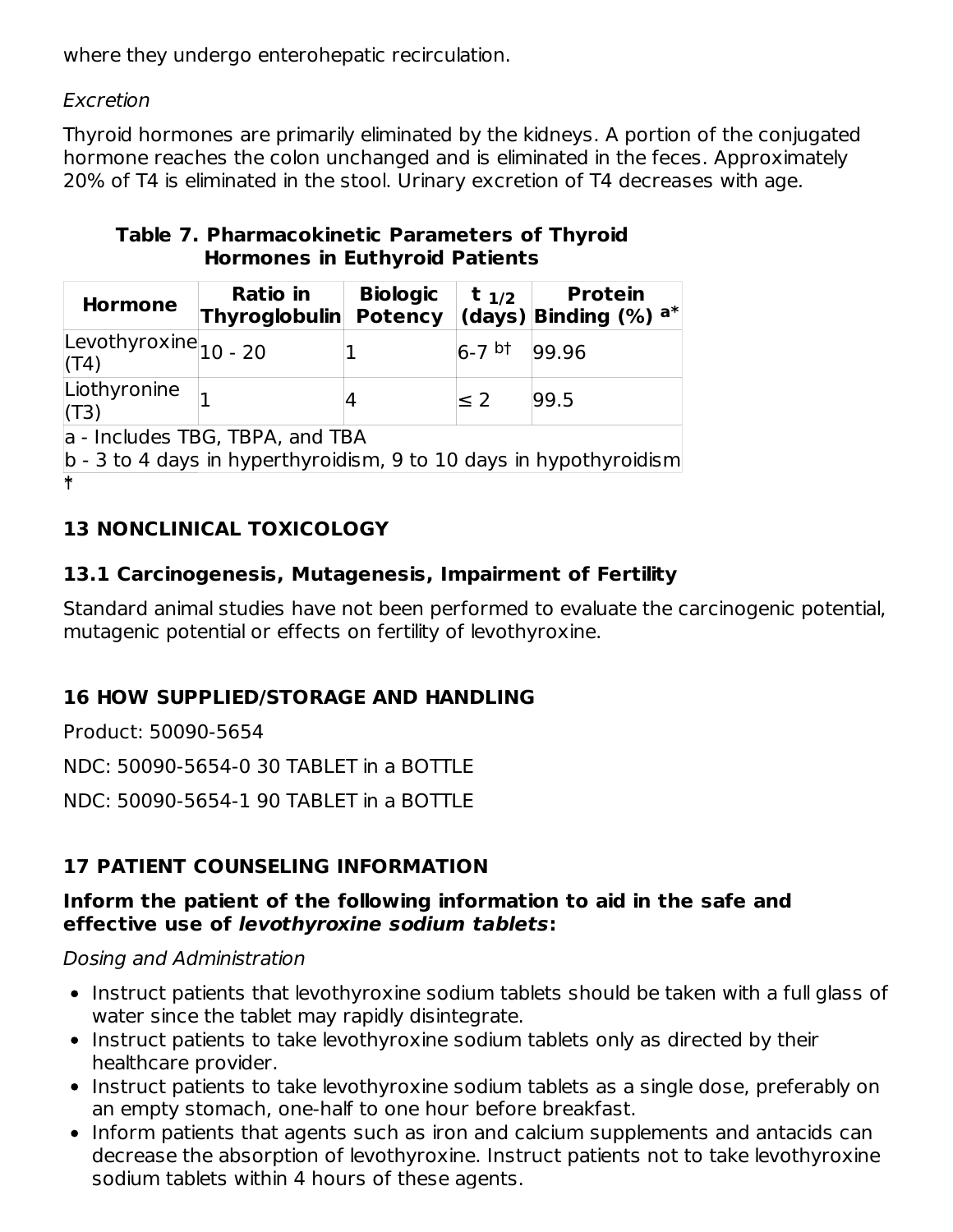sodium tablets within 4 hours of these agents. Instruct patients to notify their healthcare provider if they are pregnant or breastfeeding or are thinking of becoming pregnant while taking levothyroxine sodium tablets.

## Important Information

- Inform patients that it may take several weeks before they notice an improvement in symptoms.
- Inform patients that the levothyroxine in levothyroxine sodium tablets is intended to replace a hormone that is normally produced by the thyroid gland. Generally, replacement therapy is to be taken for life.
- Inform patients that levothyroxine sodium tablets should not be used as a primary or adjunctive therapy in a weight control program.
- Instruct patients to notify their healthcare provider if they are taking any other medications, including prescription and over-the-counter preparations.
- Instruct patients to notify their physician of any other medical conditions they may have, particularly heart disease, diabetes, clotting disorders, and adrenal or pituitary gland problems, as the dose of medications used to control these other conditions may need to be adjusted while they are taking levothyroxine sodium tablets. If they have diabetes, instruct patients to monitor their blood and/or urinary glucose levels as directed by their physician and immediately report any changes to their physician. If patients are taking anticoagulants, their clotting status should be checked frequently.
- Instruct patients to notify their physician or dentist that they are taking levothyroxine sodium tablets prior to any surgery.

## Adverse Reactions

- Instruct patients to notify their healthcare provider if they experience any of the following symptoms: rapid or irregular heartbeat, chest pain, shortness of breath, leg cramps, headache, nervousness, irritability, sleeplessness, tremors, change in appetite, weight gain or loss, vomiting, diarrhea, excessive sweating, heat intolerance, fever, changes in menstrual periods, hives or skin rash, or any other unusual medical event.
- Inform patients that partial hair loss may occur rarely during the first few months of levothyroxine sodium tablets therapy, but this is usually temporary.

# **Dosing and Administration**

- Instruct patients that levothyroxine sodium tablets should be taken with a full glass of water since the tablet may rapidly disintegrate.
- Instruct patients to take levothyroxine sodium tablets only as directed by their healthcare provider.
- Instruct patients to take levothyroxine sodium tablets as a single dose, preferably on an empty stomach, one-half to one hour before breakfast.
- Inform patients that agents such as iron and calcium supplements and antacids can decrease the absorption of levothyroxine. Instruct patients not to take levothyroxine sodium tablets tablets within 4 hours of these agents.
- Instruct patients to notify their healthcare provider if they are pregnant or breastfeeding or are thinking of becoming pregnant while taking levothyroxine sodium tablets.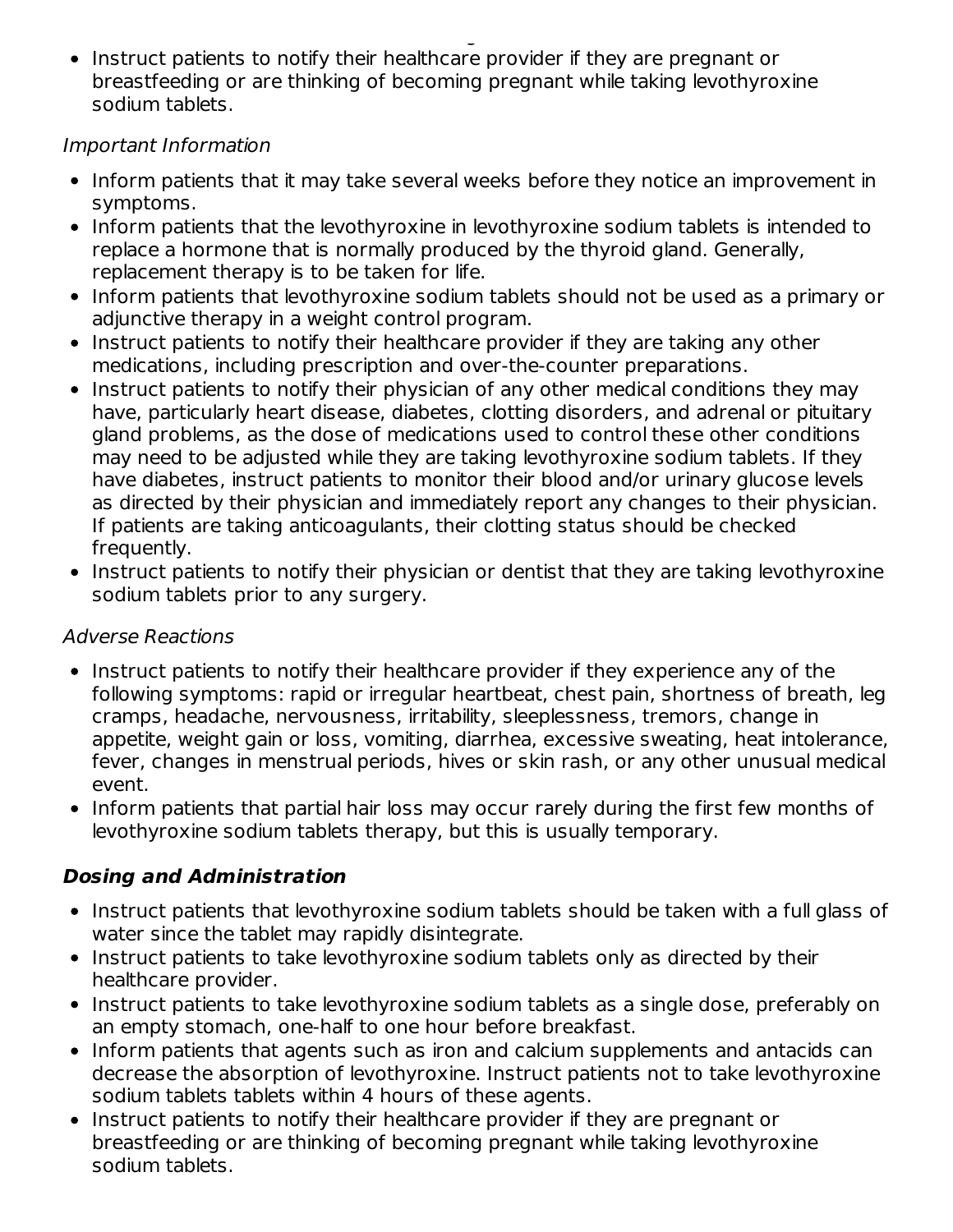### **Important Information**

- Inform patients that it may take several weeks before they notice an improvement in symptoms.
- Inform patients that the levothyroxine in levotyhroxine sodium tablets is intended to replace a hormone that is normally produced by the thyroid gland. Generally, replacement therapy is to be taken for life.
- Inform patients that levotyhroxine sodium tablets should not be used as a primary or adjunctive therapy in a weight control program.
- Instruct patients to notify their healthcare provider if they are taking any other medications, including prescription and over-the-counter preparations.
- Instruct patients to notify their physician of any other medical conditions they may have, particularly heart disease, diabetes, clotting disorders, and adrenal or pituitary gland problems, as the dose of medications used to control these other conditions may need to be adjusted while they are taking levotyhroxine sodium tablets. If they have diabetes, instruct patients to monitor their blood and/or urinary glucose levels as directed by their physician and immediately report any changes to their physician. If patients are taking anticoagulants, their clotting status should be checked frequently.
- Instruct patients to notify their physician or dentist that they are taking levotyhroxine sodium tablets prior to any surgery.

#### **Adverse Reactions**

- Instruct patients to notify their healthcare provider if they experience any of the following symptoms: rapid or irregular heartbeat, chest pain, shortness of breath, leg cramps, headache, nervousness, irritability, sleeplessness, tremors, change in appetite, weight gain or loss, vomiting, diarrhea, excessive sweating, heat intolerance, fever, changes in menstrual periods, hives or skin rash, or any other unusual medical event.
- Inform patients that partial hair loss may occur rarely during the first few months of levothyroxine sodium tablets therapy, but this is usually temporary.

### **LEVOTHYROXINE SODIUM**

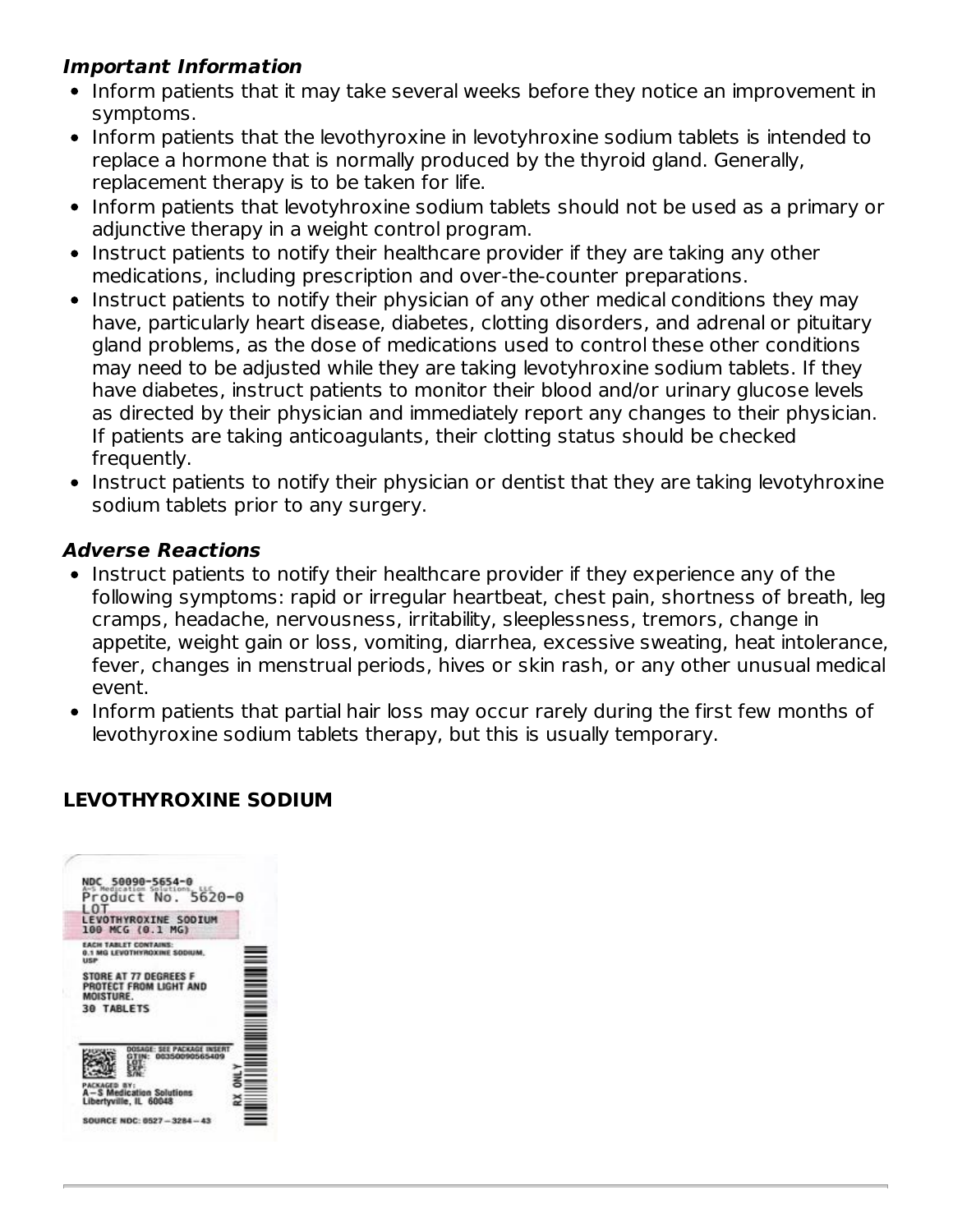|                | <b>LEVOTHYROXINE SODIUM</b><br>levothyroxine sodium tablet |                  |                                                           |                                       |                                       |                                          |                                     |                                     |                 |
|----------------|------------------------------------------------------------|------------------|-----------------------------------------------------------|---------------------------------------|---------------------------------------|------------------------------------------|-------------------------------------|-------------------------------------|-----------------|
|                |                                                            |                  |                                                           |                                       |                                       |                                          |                                     |                                     |                 |
|                | <b>Product Information</b>                                 |                  |                                                           |                                       |                                       |                                          |                                     |                                     |                 |
|                | <b>Product Type</b>                                        |                  | <b>HUMAN PRESCRIPTION</b><br><b>DRUG</b>                  | <b>Item Code</b><br>3284)<br>(Source) |                                       |                                          |                                     | NDC:50090-5654(NDC:0527-            |                 |
|                | <b>Route of Administration</b>                             |                  | ORAL                                                      |                                       |                                       |                                          |                                     |                                     |                 |
|                |                                                            |                  |                                                           |                                       |                                       |                                          |                                     |                                     |                 |
|                | <b>Active Ingredient/Active Moiety</b>                     |                  |                                                           |                                       |                                       |                                          |                                     |                                     |                 |
|                |                                                            |                  | <b>Ingredient Name</b>                                    |                                       |                                       |                                          | <b>Basis of Strength</b>            |                                     | <b>Strength</b> |
|                | UNII: 051B043MG4)                                          |                  | LEVOTHYROXINE SODIUM (UNII: 9J765S329G) (LEVOTHYROXINE -  |                                       |                                       | LEVOTHYROXINE SODIUM<br><b>ANHYDROUS</b> |                                     |                                     | 100 ug          |
|                |                                                            |                  |                                                           |                                       |                                       |                                          |                                     |                                     |                 |
|                | <b>Inactive Ingredients</b>                                |                  |                                                           |                                       |                                       |                                          |                                     |                                     |                 |
|                |                                                            |                  | <b>Ingredient Name</b>                                    |                                       |                                       |                                          |                                     |                                     | <b>Strength</b> |
|                | D&C RED NO. 27 (UNII: 2LRS185U6K)                          |                  |                                                           |                                       |                                       |                                          |                                     |                                     |                 |
|                | D&C YELLOW NO. 10 (UNII: 35SW5USQ3G)                       |                  |                                                           |                                       |                                       |                                          |                                     |                                     |                 |
|                | D&C RED NO. 30 (UNII: 2S42T2808B)                          |                  | SODIUM STARCH GLYCOLATE TYPE A POTATO (UNII: 5856J3G2A2)  |                                       |                                       |                                          |                                     |                                     |                 |
|                |                                                            |                  | MICROCRYSTALLINE CELLULOSE (UNII: OP1R32D61U)             |                                       |                                       |                                          |                                     |                                     |                 |
|                | MAGNESIUM STEARATE (UNII: 70097M6I30)                      |                  |                                                           |                                       |                                       |                                          |                                     |                                     |                 |
|                | <b>SILICON DIOXIDE (UNII: ETJ7Z6XBU4)</b>                  |                  |                                                           |                                       |                                       |                                          |                                     |                                     |                 |
|                |                                                            |                  |                                                           |                                       |                                       |                                          |                                     |                                     |                 |
|                |                                                            |                  |                                                           |                                       |                                       |                                          |                                     |                                     |                 |
|                | <b>Product Characteristics</b>                             |                  |                                                           |                                       |                                       |                                          |                                     |                                     |                 |
|                | Color                                                      | yellow           |                                                           | <b>Score</b>                          |                                       |                                          |                                     | 2 pieces                            |                 |
|                | <b>Shape</b>                                               | CAPSULE (Caplet) |                                                           | Size                                  |                                       |                                          | 9 <sub>mm</sub>                     |                                     |                 |
|                | <b>Flavor</b>                                              |                  |                                                           | <b>Imprint Code</b>                   |                                       |                                          | 100;GG;335                          |                                     |                 |
|                | <b>Contains</b>                                            |                  |                                                           |                                       |                                       |                                          |                                     |                                     |                 |
|                |                                                            |                  |                                                           |                                       |                                       |                                          |                                     |                                     |                 |
|                | <b>Packaging</b>                                           |                  |                                                           |                                       |                                       |                                          |                                     |                                     |                 |
| #              | <b>Item Code</b>                                           |                  | <b>Package Description</b>                                |                                       | <b>Marketing Start</b><br><b>Date</b> |                                          |                                     | <b>Marketing End</b><br><b>Date</b> |                 |
| 1              | NDC:50090-<br>5654-0                                       | Product          | 30 in 1 BOTTLE; Type 0: Not a Combination                 |                                       |                                       | 09/13/2021                               |                                     |                                     |                 |
| $\overline{2}$ | NDC:50090-<br>5654-1                                       | Product          | 90 in 1 BOTTLE; Type 0: Not a Combination<br>09/14/2021   |                                       |                                       |                                          |                                     |                                     |                 |
|                |                                                            |                  |                                                           |                                       |                                       |                                          |                                     |                                     |                 |
|                | <b>Marketing Information</b>                               |                  |                                                           |                                       |                                       |                                          |                                     |                                     |                 |
|                | <b>Marketing</b><br><b>Category</b>                        |                  | <b>Application Number or Monograph</b><br><b>Citation</b> |                                       | <b>Marketing Start</b><br><b>Date</b> |                                          | <b>Marketing End</b><br><b>Date</b> |                                     |                 |
|                | NDA authorized<br>generic                                  | NDA021342        |                                                           |                                       | 08/03/2020                            |                                          |                                     |                                     |                 |
|                |                                                            |                  |                                                           |                                       |                                       |                                          |                                     |                                     |                 |